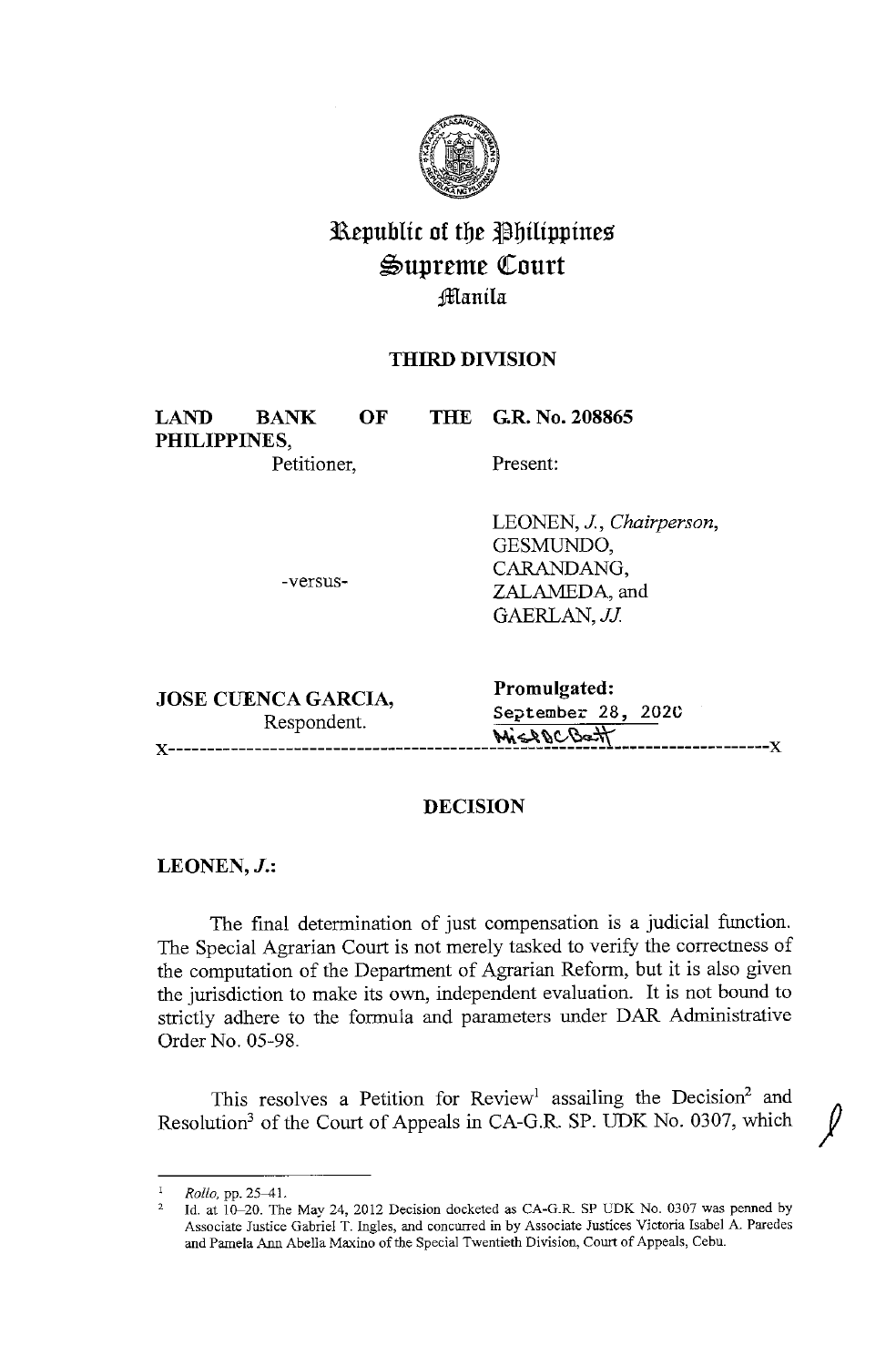*I* 

affirmed the Decision<sup>4</sup> of the Regional Trial Court, acting as a Special Agrarian Court, which set aside Land Bank of the Philippines' (Land Bank) determination of just compensation.

Land Bank is a government banking and financial institution designated as the financial intermediary and co-implementor in the acquisition and distribution of lands under the Comprehensive Agrarian Reform Program. <sup>5</sup>

Jose Cuenca Garcia (Garcia) is the registered owner of a 10.999 hectare rice land in Ajuy, Iloilo. Sometime in November 1998, the Department of Agrarian Reform sent Garcia a Memorandum of Valuation Claim Folder Profile and Valuation Summary.<sup>6</sup> The memorandum was a notice of coverage informing Garcia of the acquisition of his land for distribution to the Comprehensive Agrarian Reform Program's beneficiaries. The government offered Garcia the price of roughly  $\overline{P}$ 5.58 per square meter,<sup>7</sup> or a total of P647,508.49 for his 10.999 hectare rice land. Believing that his land should have been valued at a higher price, Garcia rejected the offer.<sup>8</sup>

Due to Garcia's contention, the Department of Agrarian Reform Adjudication Board - Region VI conducted a preliminary determination of just compensation, but eventually affirmed Land Bank's initial valuation.<sup>9</sup>

Aggrieved, Garcia filed a petition for fixing of just compensation against the Department of Agrarian Reform, Land Bank, and certain farmerbeneficiaries before the Regional Trial Court of Iloilo City.<sup>10</sup>

The parties stipulated the following facts: (1) that Garcia sold the 5.898-hectare lot adjacent to the subject property for PS0.00 per square meter, for a total of  $\mathbb{P}2,949,000.00;$  (2) that the land being acquired is situated on a strategic location as it adjoins the national highway with long frontage and abuts on the sea on the other side; and (3) that there are buildings and improvements on the land, adding market value to the property. <sup>11</sup>

Id. at 55-56. The July 24, 2013 Resolution docketed as CA-G.R. SP UDK No. 0307 was penned by Associate Justice Gabriel T. Ingles, and concurred in by Associate Justices Ramon Paul L. Hernando (now a member of this court) and Pamela Ann Abella Maxino of the Special Former Special Twentieth Division, Court of Appeals, Cebu.

<sup>&</sup>lt;sup>4</sup> Id. at 109-133. The August 20, 2009 Decision docketed as Civil Case No. 26042 was penned by Judge Ma. Yolanda M. Panaguiton-Gavifio of Branch 34, Regional Trial Court, Iloilo.

 $\frac{5}{6}$  Id. at 10.

 $\frac{6}{7}$  Id. at 11.<br>  $\frac{7}{8}$  Id. at 113.

 $\frac{8}{9}$  Id.

 $^{9}$  Id.

 $10$  Id.<br>
11 Id. at 114-115.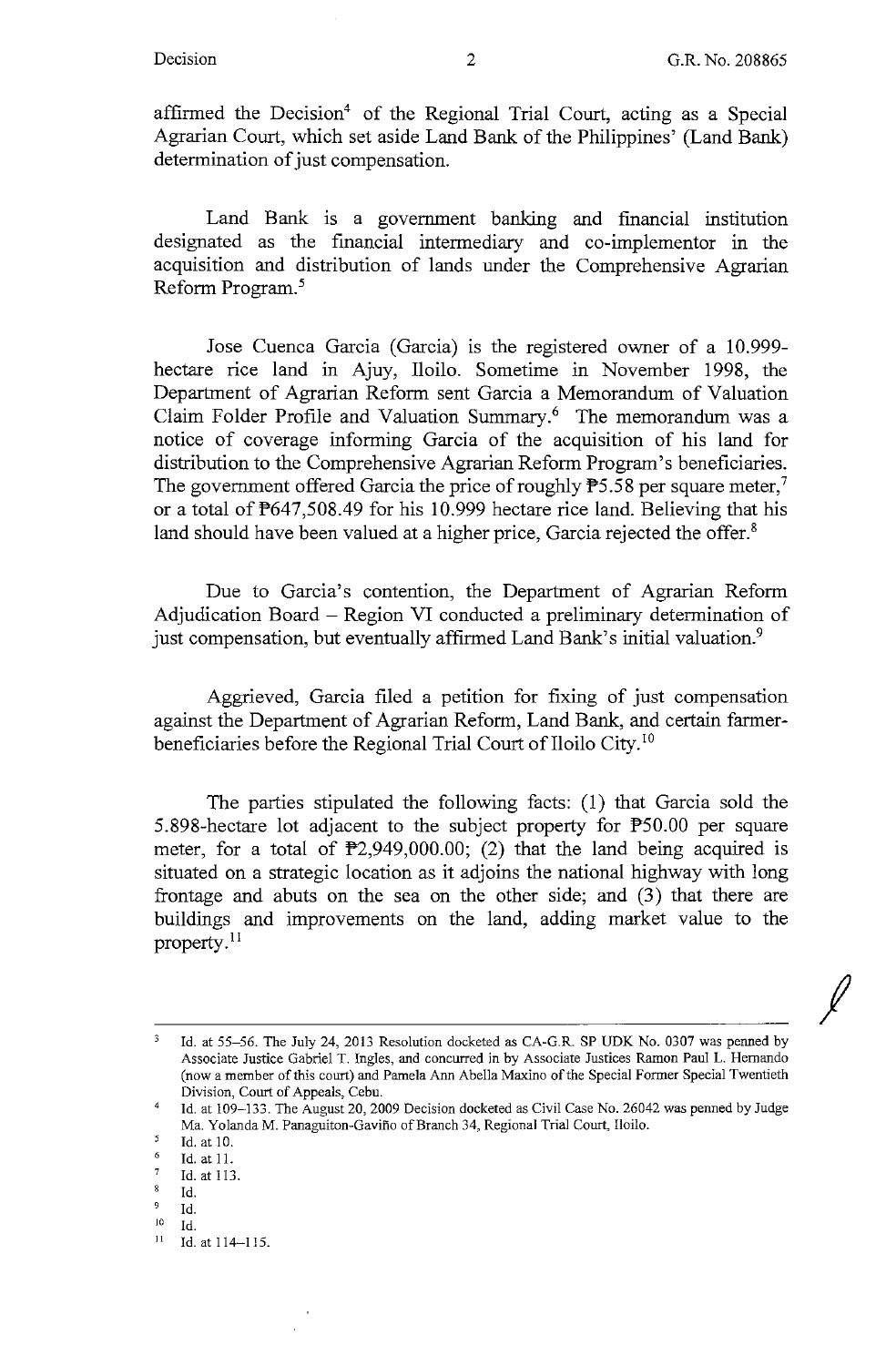Garcia claimed that the price offered by the government was without legal and factual bases and was unreasonably low, considering that the land was situated in a strategic location.<sup>12</sup> He pointed out that residential properties within the vicinity were valued at  $\mathbb{P}1,000$  to  $\mathbb{P}1,500$  per square meter,<sup>13</sup> and that he was able to sell an adjoining land at  $\overline{P}50.00$  per square meter, or P500,000.00 per hectare.<sup>14</sup> He further claimed that his land should be treated as a "first class irrigated rice land[.]"<sup>15</sup>

On the other hand, Land Bank argued that the land subject of the acquisition, an unirrigated rice land, was not comparable to the surrounding commercial and industrial lands which had higher values. 16

The trial court,<sup>17</sup> acting as a Special Agrarian Court, ruled in favor of Garcia and increased just compensation to  $\overline{P}2,196,367.40$ . Thus:

WHEREFORE, based on the foregoing premises, judgment is hereby rendered fixing the just compensation of the total area of the land actually taken in the amount of P2,196,367.4 and ordering [Land Bank of the Philippines] to pay the plaintiff Jose C. Garcia, the total sum of P2,196,367.4 as just compensation for the 10.9990 hectares taken by the government pursuant to R.A. 6657.

SO ORDERED. <sup>18</sup>

The trial court ruled that Land Bank's computation should be modified because its appraisal was based on outdated transactions.<sup>19</sup> Land Bank used the following figures in computing just compensation:

I. COMPARABILITY FACTORS:

| c) Comparable Sales: |                      |          |                            |
|----------------------|----------------------|----------|----------------------------|
| Location             | Date of Registration | $\ddots$ | Adjusted Ave.<br>Price/ha. |
| Lambunao             | May [1988]           | $\cdots$ | Р<br>59,001.55             |
| -do-                 | [March 1988]         | $\cdots$ | 48,673.24                  |
| Ajuy, Iloilo         | [August 1987]        | .        | 12,790.28                  |
|                      |                      |          |                            |

Per Hectare: Total Ave. Price/Ha. 3

 $12 \text{ Id. at } 116.$ 

i, Id.

 $14$  Id. at 117, 123.

 $15$  Id. at 123.<br>  $16$  Id. at 117.<br>  $17$  Id. at 100.

<sup>17</sup> Id. at 109-133. The August 20, 2009 Decision docketed as Civil Case No. 26042 was penned by Judge Ma. Yolanda M. Panaguiton Gavino of the Regional Trial Court, Branch 34, Iloilo City.<br><sup>18</sup> Id. at 132–133.<br><sup>19</sup> Id. at 129

<sup>19</sup> Id. at 129.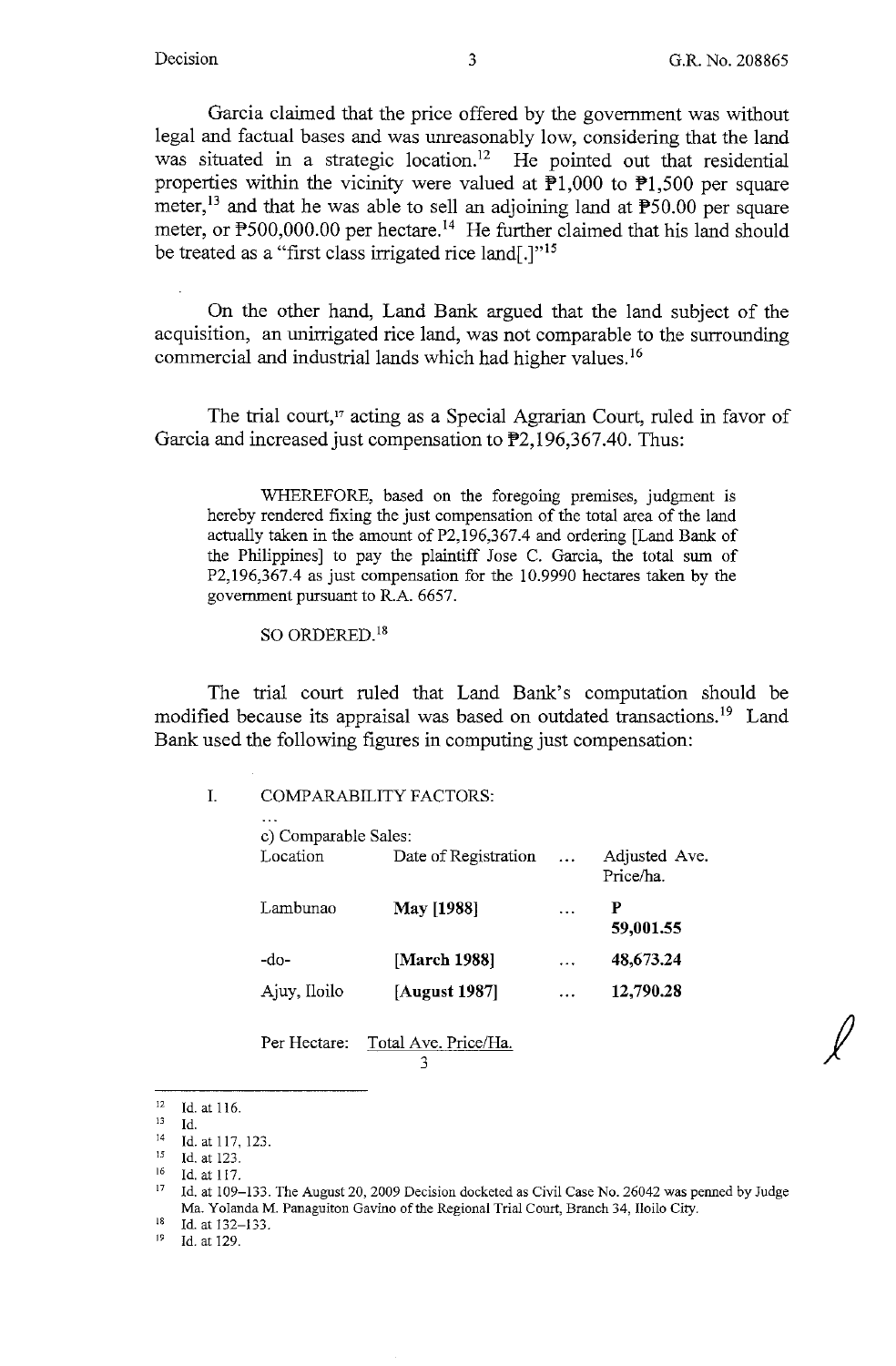$\chi$ 

Remarks[:] Taken from the province where the property is located P 120,465.07/3 **P40,155.02/ha.** 

II. CAPITALIZED NET INCOME:

| CROP.   | PRODUCTION/HA. | <b>SELLING PRICE</b> |
|---------|----------------|----------------------|
| Rice-un | 4,275 kgs.     | P8.71 kg.            |

 $CNI = 4,275$  kgs. x P 8.71 x 0.20 / 0.12 = P62,058.75

Remarks: Industry data of the province was used.

III. MARKET VALUE PER TAX DECLARATION:

| CROP.   | AREA    | $\sim$ $\sim$ $\sim$ | <b>ADJUSTED</b> |
|---------|---------|----------------------|-----------------|
| Rice-un | 10.9990 | $\cdots$             | P95,880.00      |
|         | [Ha.]   |                      |                 |

Remarks: 1997 SUMV of the province was used.

 $\overline{\mathbb{Z}}$  .  $\overline{\mathbb{Z}}$  ,

V. COMPUTATION:

|           | $CS$ (P40,155.02 x .30)<br>$CNI$ (P62,058.75 x .60)<br>MVTD(P95,880.00 x .10) | $=$ P12,046.51<br>$= P37,235.25$<br>$= P9,588.00$ |                                                                        |  |
|-----------|-------------------------------------------------------------------------------|---------------------------------------------------|------------------------------------------------------------------------|--|
|           | COMPUTED VALUE/HA. $=$ P58,869.76                                             |                                                   |                                                                        |  |
| supplied) | <b>VALUE PER HECTARE USED</b><br><b>LAND VALUE</b>                            |                                                   | $=$ P58,869.76 X 10.9990 Ha.<br>= P647,508.49. <sup>20</sup> (Emphasis |  |

The trial court observed that Land Bank's computation was based on three (3) sales transactions in 1987 and 1988,<sup>21</sup> around 10 years prior to the notice of coverage sent to Garcia in 1998. On the other hand, Garcia submitted more recent transactions executed in 1997 showing that the land was sold at P50.00 per square meter or P500,000 per hectare.<sup>22</sup>

The trial court further pointed out that Land Bank, in computing the market value per tax declaration, used the 1997 schedule of market values of the Province of Iloilo while Garcia presented more recent tax declarations in 1998 and 2001. The tax declarations proffered by Garcia state:

| Date of Tax | Area   | Classification      | Market      | Value per hectare |
|-------------|--------|---------------------|-------------|-------------------|
| Declaration |        |                     | Value       |                   |
| 2001        | 5.6486 | Irrigated rice land | P762,448.02 | P134.980          |

<sup>20</sup> Id. at 128-129.<br><sup>21</sup> Id. at 128.<br><sup>22</sup> Id. at 129.

Id. at 129.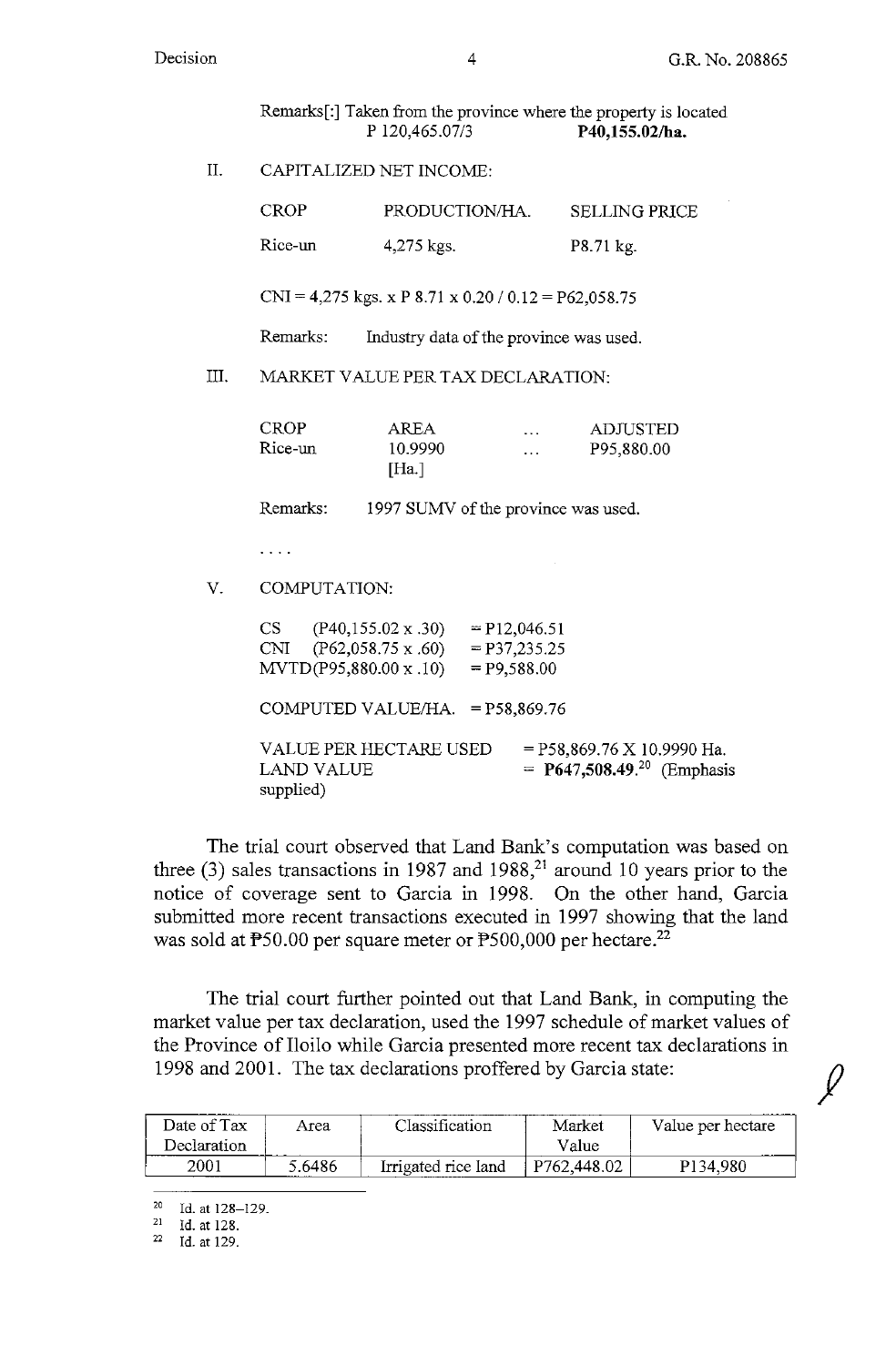*j* 

| 2001 | .     | Jnimigated rice land               | 784<br>P4.<br>∸ | .000  |
|------|-------|------------------------------------|-----------------|-------|
| 998  | ----- | Impated nce land<br>_____<br>_____ |                 | ገበበ2ኃ |

The trial court then modified the values of Comparative Sales **(CS)**  and Market Value per Tax Declaration (MVTD) by using the figures submitted by Garcia. Using the formula under Department of Agrarian Reform Administrative Order No. 5, series of 1998, the trial court arrived at a higher price of  $\text{\texttt{P2}}$ , 196, 367.4:<sup>24</sup>

|                        | Land Value<br>= (Capitalized Net Income x 0.6) + (Comparable Sales x 0.3) +<br>Market Value per Tax Declaration $x$ 0.1) |                                                                                                                                            |
|------------------------|--------------------------------------------------------------------------------------------------------------------------|--------------------------------------------------------------------------------------------------------------------------------------------|
| CS                     | $= P150,000$                                                                                                             | $=$ P500,000 X .30                                                                                                                         |
|                        |                                                                                                                          | $CNI = P62,058.75 \times .60$<br>$=$ P37,235.25                                                                                            |
| <b>MVTD</b>            |                                                                                                                          | $=$ P134,980 + P85,000 + P153,000 = P 373,580<br>$=$ P373,580/3 = P124,526.667<br>$=$ P124,526.667 x 0.10<br>$=$ P <sub>12</sub> .452.6667 |
| Computed Value/ $HA =$ |                                                                                                                          |                                                                                                                                            |
|                        |                                                                                                                          | $=$ P150,000 + P37,235.25 + P12,452.6667                                                                                                   |

 $=$  P199,687.917

Value per hectare used= P199,687.917 x 10.9990 ha.

Land value =  $P2,196,367.4^{25}$ 

The trial court held that this price was more reasonable, considering that:  $(1)$  the land is located along the national highway;  $(2)$  the land has a long frontage and is strategically located between a highway and a beach; and (3) the surrounding residential area is valued at  $\overline{P}1,000$  to  $\overline{P}1,500$  per square meter.<sup>26</sup>

Nevertheless, the trial court ruled that there was no delay that would justify the award of interest in favor of Garcia, considering that the payment of just compensation was deposited in his name in cash and in Land Bank bonds.<sup>27</sup>

<sup>&</sup>lt;sup>23</sup> Id. at 130.<br><sup>24</sup> Id. at 136.

 $\frac{24}{25}$  Id. at 126-128.

 $^{25}$  Id. at 130-131.<br>  $^{26}$  Id. at 131

 $\frac{26}{27}$  Id. at 131.

Id. at 132.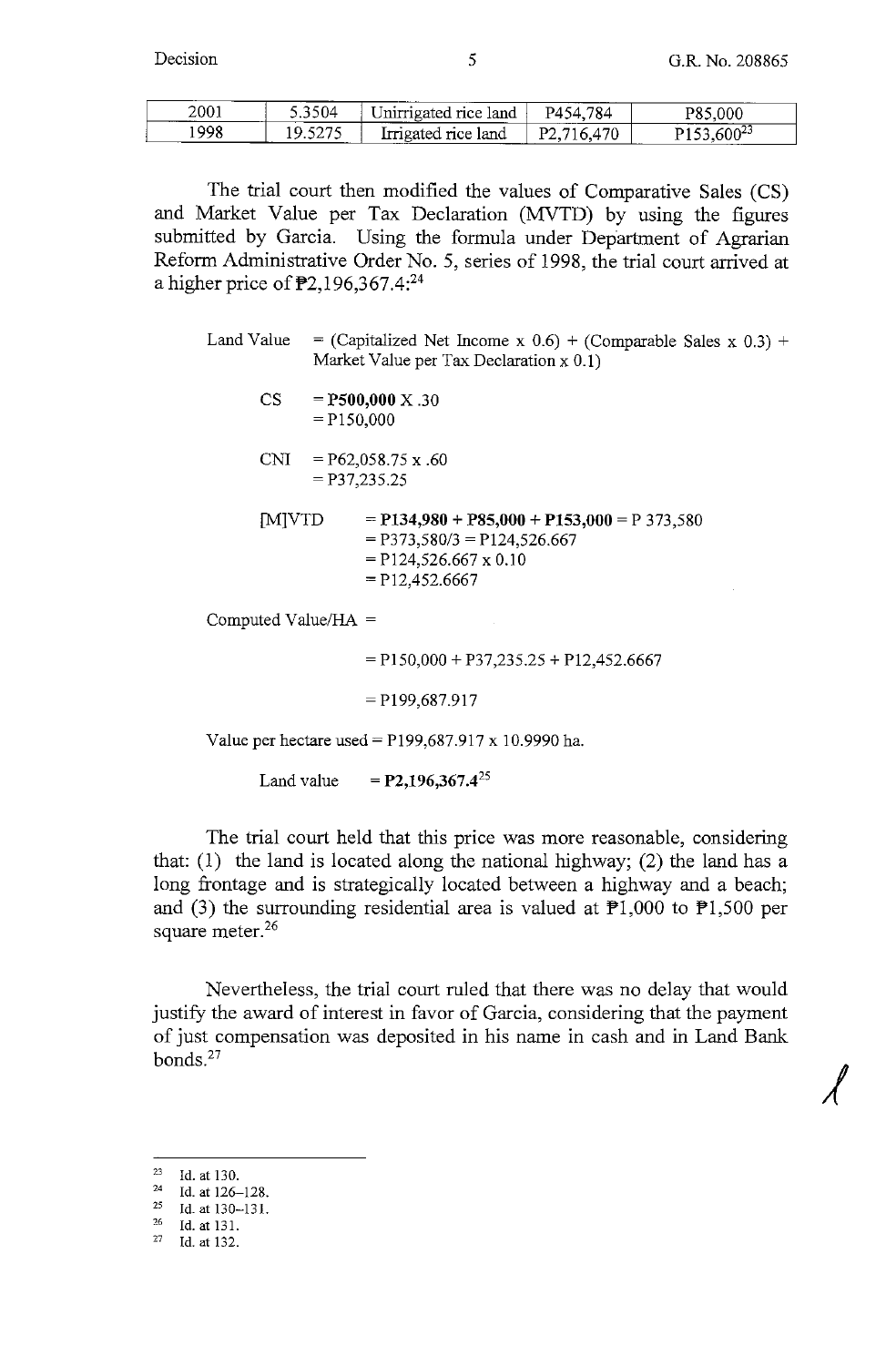*I* 

Land Bank moved for reconsideration, but the trial court denied his motion.28

Upon appeal to the Court of Appeals, Land Bank argued that the trial court erred in considering the value of non-agricultural land like residential, commercial, and industrial lands, as well as the potential use of the rice land, and its strategic location in its determination of just compensation<sup>29</sup>

It averred that the trial court should have only considered other agricultural land as Section 17 of Comprehensive Agrarian Reform Law limits comparable transactions to "current value of like properties[.]"30 Moreover, it claimed that it was erroneous to consider the potential use of land and proximity of other areas in the computation, because only the actual use at the time of taking should be factored in. $31$ 

Further, it also maintained that the trial court erred in considering "all facts as to the condition of the property and its surrounding[s], as well as its improvements and capabilities" because this was only allowed in ordinary expropriation.<sup>32</sup>

On the other hand, Garcia asserted that the petition must be dismissed for being procedurally infirm. He pointed out that Land Bank should have appealed via Rule 41 and not Rule 42 of the Rules of Court. In any case, Garcia claimed that the appeal was belatedly filed and that the decision was already final and executory.<sup>33</sup>

The Court of Appeals affirmed the ruling of the trial court. Thus,

WHEREFORE, in view of the foregoing, judgment is hereby rendered DISMISSING the petition for being without merit.

SO ORDERED.<sup>34</sup>

In dismissing the appeal, the Court of Appeals held that while Rule 42 was the correct mode of appeal, the motion for reconsideration before the trial court was filed beyond the prescribed period. It pointed out that the decision already attained finality as Land Bank received the Regional Trial Court decision on September 11, 2009 but it only moved for reconsideration on October 16, 2009.<sup>35</sup>

- $^{29}$  Id. at 14.
- 30 Id.
- 
- 
- 31 Id.<br>
32 Id. at 15.<br>
33 Id. at 16.<br>
34 Id. at 20.<br>
35 Id. at 17.
- 

 $\frac{28}{29}$  Id. at 134.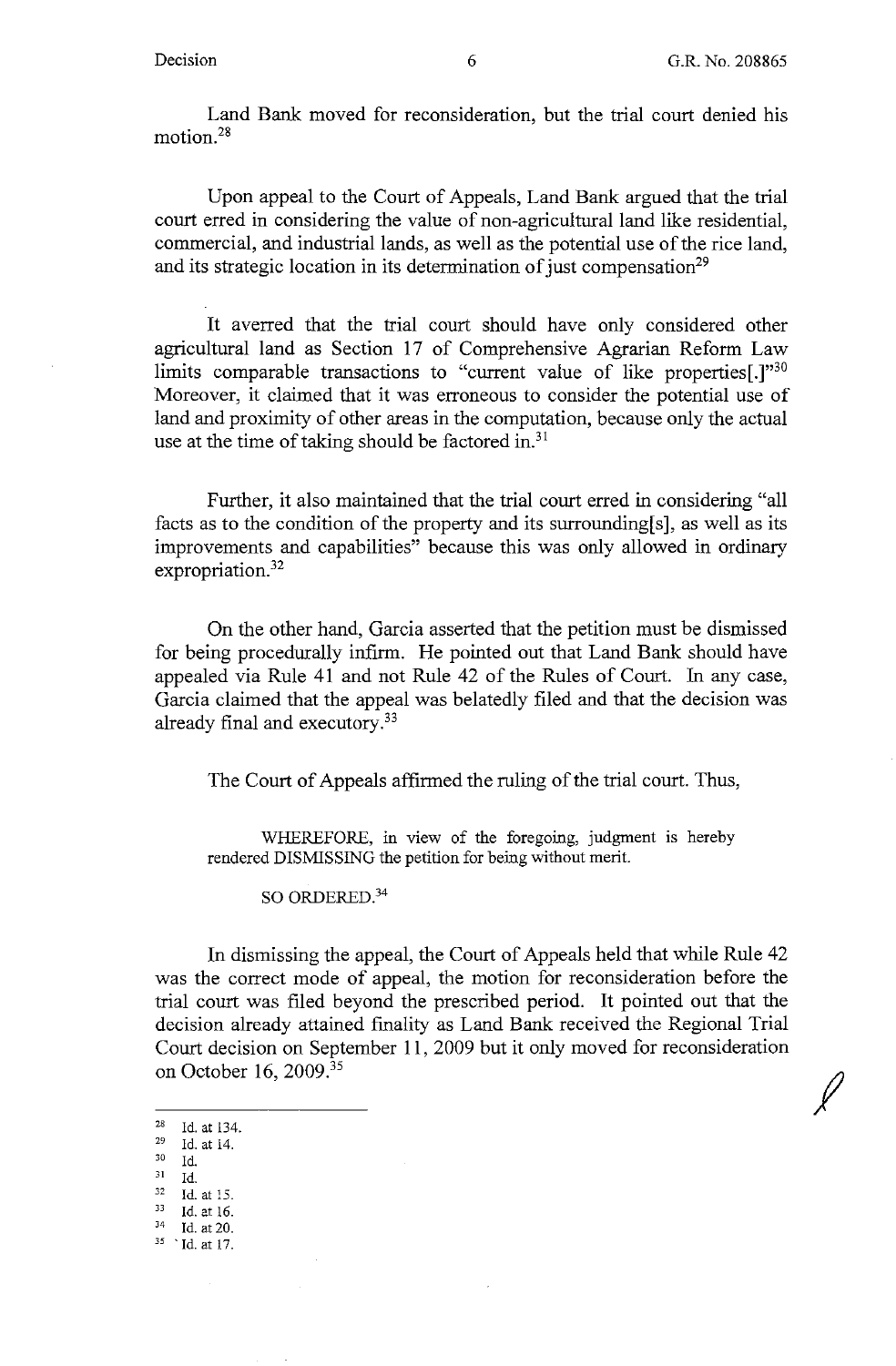$\sqrt{2}$ 

In any event, the appellate court ruled that the trial court's determination of just compensation was correct.<sup>36</sup>

The Court of Appeals observed that the computation was correctly determined based on values as of the issuance of notice of coverage in 1998, which was also deemed the date of taking. It held that the trial court correctly used the sale of two (2) adjacent lands in 1997 submitted by Garcia, which provided the value of  $\text{P}500,000$  per hectare.<sup>37</sup>

The Court of Appeals further declared that when these sales transactions transpired, the adjacent lands were still agricultural in nature and also undeveloped like the subject rice land. Moreover, these parcels of land adjoined the subject 10.9990-hectare rice land. Hence, they fell under the criteria of comparable like-property. 38

It also found that the sales data used by Land Bank were for lands situated in the neighboring town of Lambunao, save for the third one which was in the same town of Ajuy. Thus, the data based on the sale of the two (2) adjacent land was more comparable than Land Bank's data.<sup>39</sup>

The Court of Appeals likewise ruled that the assessment of the trial court was more reasonable as the data it used was more recent and closer to the date of the taking compared to the figure used by Land Bank. The appellate court explained that just compensation must be computed based on the value and character of the land at the time it was taken by the Government. Thus, the computation of the trial court based on sales transaction in 1997 was more accurate than Land Bank's computation based on sales in 1987 and 1988.<sup>40</sup>

The Court of Appeals then remarked that the trial court did not use the data for residential and industrial land with the selling price of  $\mathbb{P}1,500$  to Pl,800 per square meter. While it made mention of these prices, it ultimately disregarded the figures based on these lands. $41$ 

Nonetheless, the Court of Appeals agreed with Land Bank that the tax declaration for 1997 should be used, since the taking occurred in 1998, this amount must be averaged with the details contained in Garcia's 1998 tax

36 Id.

- Id. at 18.
- 

 $^{37}$  Id. at 17-18.<br> $^{38}$  Id. at 18.

 $^{39}$  Id.<br>  $^{40}$  Id. at 18-19.<br>  $^{41}$  Id. at 10.

Id. at 19.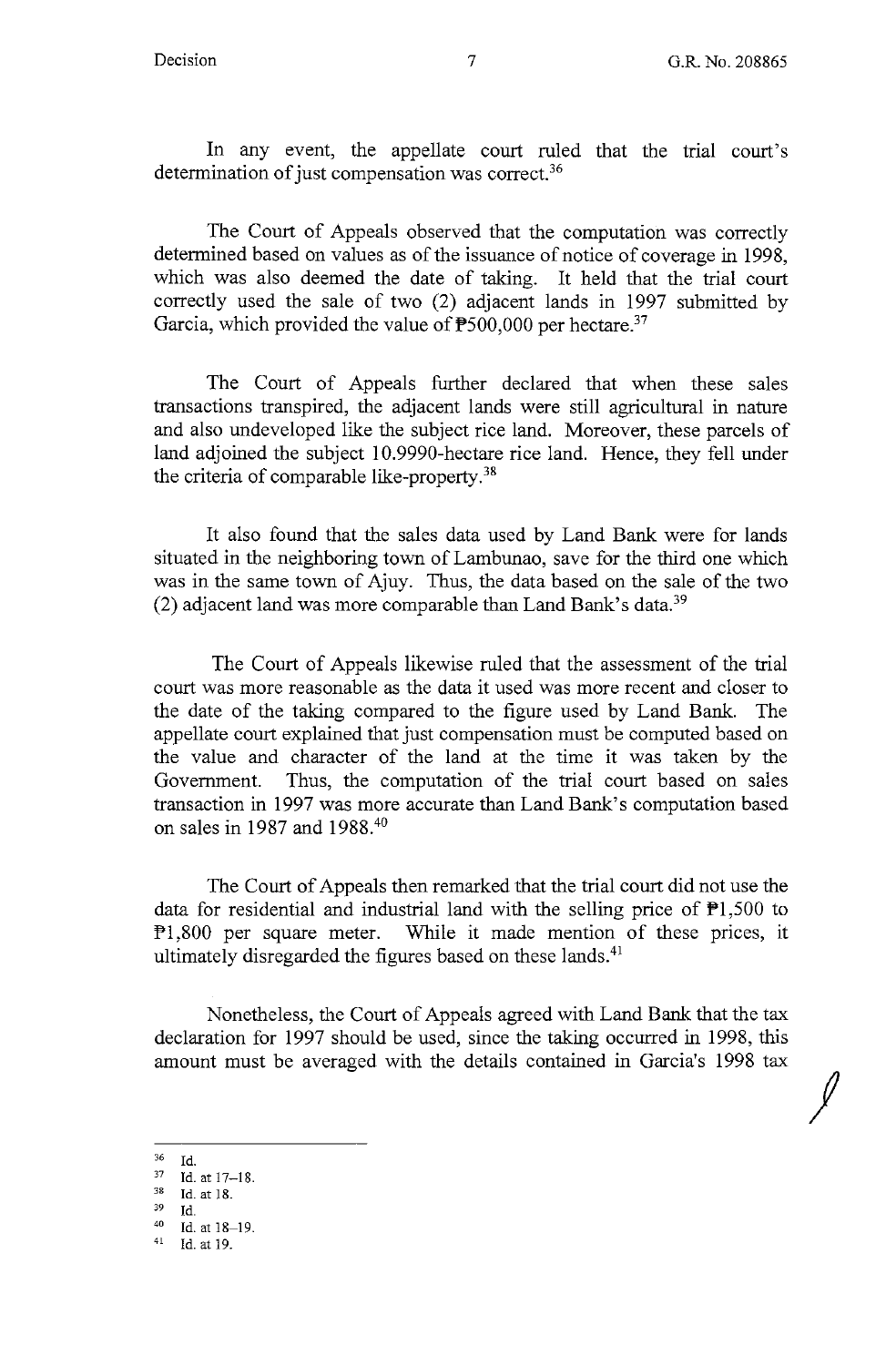*1* 

declaration. It also stated that the tax declaration in 2001 should not be used because it was a valuation made beyond the date of the taking.<sup>42</sup>

In its computation for just compensation, the appellate court came up with the slightly lower price of  $E2,196,602.04$  compared to the trial court's computation of  $\overline{P2}$ , 196, 367.40:

| CS         | $=$ P500,000/ha[.] | $CNI = P62,058.75/ha[.]$                                                                                                                                                                     |
|------------|--------------------|----------------------------------------------------------------------------------------------------------------------------------------------------------------------------------------------|
|            | $= P124,740/ha[.]$ | $MVTD = (P95,880 + 153,600)/2$                                                                                                                                                               |
| Land Value |                    | $= (CNI x 0.60) + (CS x 0.30) + (MV x 0.10)$<br>$= (P62,058.75 \times 0.60) + (P500,000 \times 0.30) + (P124,740 \times 0.10)$<br>$=$ P37,235.25 + P150,000 + P12,474<br>$= P199,709.25/ha.$ |
|            | Just Compensation  | $=$ P199,709.25/ha x 10.9990 has.<br>$=$ P2,196,602.04 <sup>43</sup> (Citations omitted, emphasis supplied)                                                                                  |

Nevertheless, the Court of Appeals held that the difference of  $P$ 234.64 was negligible and upheld the trial court's computation.<sup>44</sup>

Land Bank moved for the reconsideration of the decision, but its motion was denied.45 Hence, it elevated the case to this Court.

Petitioner Land Bank filed its Petition for Review on Certiorari before this Court after being granted an additional period to file its petition.46 Subsequently, this Court required respondent to file his Comment, which was complied with.47 In another Resolution, this Court required petitioner to file its Reply.<sup>48</sup> Petitioner then submitted its Reply.<sup>49</sup>

In its Petition for Review on Certiorari,<sup>50</sup> petitioner Land Bank argues that the lower courts failed to comply with the Department of Agrarian Reform Administrative Order No. 5-98. It avers that the lower courts erred in using sales transactions in 1997 because only comparative sales from 1985 to 1988 may be used according to the administrative order.<sup>51</sup>

42 **Id.** 

- <sup>44</sup> Id. at 20.
- 45 Id. at 55-56.
- <sup>46</sup>Id. at 23-B. 47 Id. at 294, 318. 48 **Id. at 333.**
- 
- 49 Id. at 341.
- $50$  Id. at  $25-41$ .
- 51 Id. at 31-32.

<sup>43</sup> Id. at 19-20.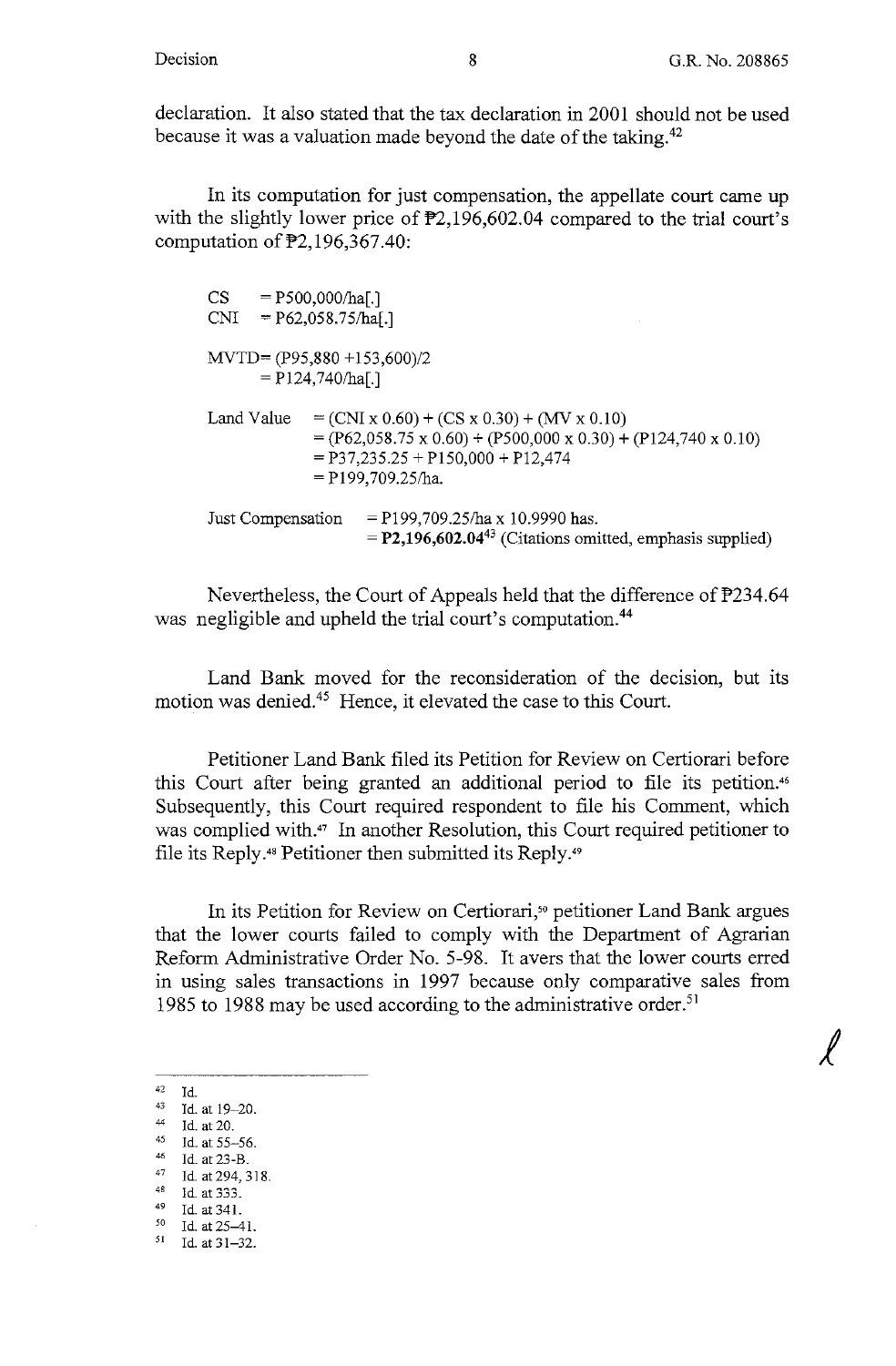Petitioner further argues that the lower courts cannot use other factors such as strategic location and potential use of the land because these factors are not included in the determination of just compensation under Section 17 of the Comprehensive Agrarian Reform Law.<sup>52</sup> Under the law, only values of agricultural properties may be considered. Hence, the lower courts erred in using the sales data of the adjacent land, which was residential in nature, and in considering the potential use of the property as well as its strategic location.<sup>53</sup>

Petitioner likewise asserts that the rulings of the trial court and the Court of Appeals disregarded the distinctions of ordinary expropriation and acquisition of agricultural land when they considered other factors.<sup>54</sup> It argues that considering other factors beyond what is provided by the law and administrative order is not allowed in agrarian land acquisition cases. It stresses that considering "all the facts as to the condition of the property and its surroundings, as well as its improvements and capabilities[,]" may only be done with respect to taking of private property for public use.<sup>55</sup>

In his Comment, respondent Garcia maintains that the Court of Appeals correctly applied the law in determining just compensation.<sup>56</sup> Respondent points out that the lower courts did not err in rejecting petitioner's outdated data, which are based on lands not comparable to the subject rice land. He asserts that the sales transactions used by petitioner transpired in 1987 and 1988—around 10 years prior to the date of taking. Moreover, these transactions cover lands in town of Lambunao, which is more than 60 kilometers away from the subject rice land. $57$ 

On the other hand, he provided two sales transactions which transpired only a year prior to the taking of the land. Hence, he insists that the appellate court is correct in considering the more recent data he presented over the data submitted by petitioner.<sup>58</sup>

Moreover, respondent argues that this petition cannot be used as a substitute for lost appeal. As ruled by the Court of Appeals, the decision of the trial court had already become final and executory.<sup>59</sup> Under Rule 42, Section I of the Rules of Court, a motion for new trial or reconsideration must be filed within 15 days from notice of the decision. Here, petitioner had until September 26, 2009 to file the motion, counting 15 days from September 11, 2009-the day petitioner received the decision.<sup>60</sup> When

- $^{54}$  Id. at 37.
- $\frac{55}{56}$  Id.<br> $\frac{1}{57}$  Id. at 308.
- *51* Id.
- $rac{58}{59}$  Id.

,o Id.

<sup>52</sup>**Id. at** 33. 53 **Id. at 33-34.** 

 $^{59}$  Id. at 311.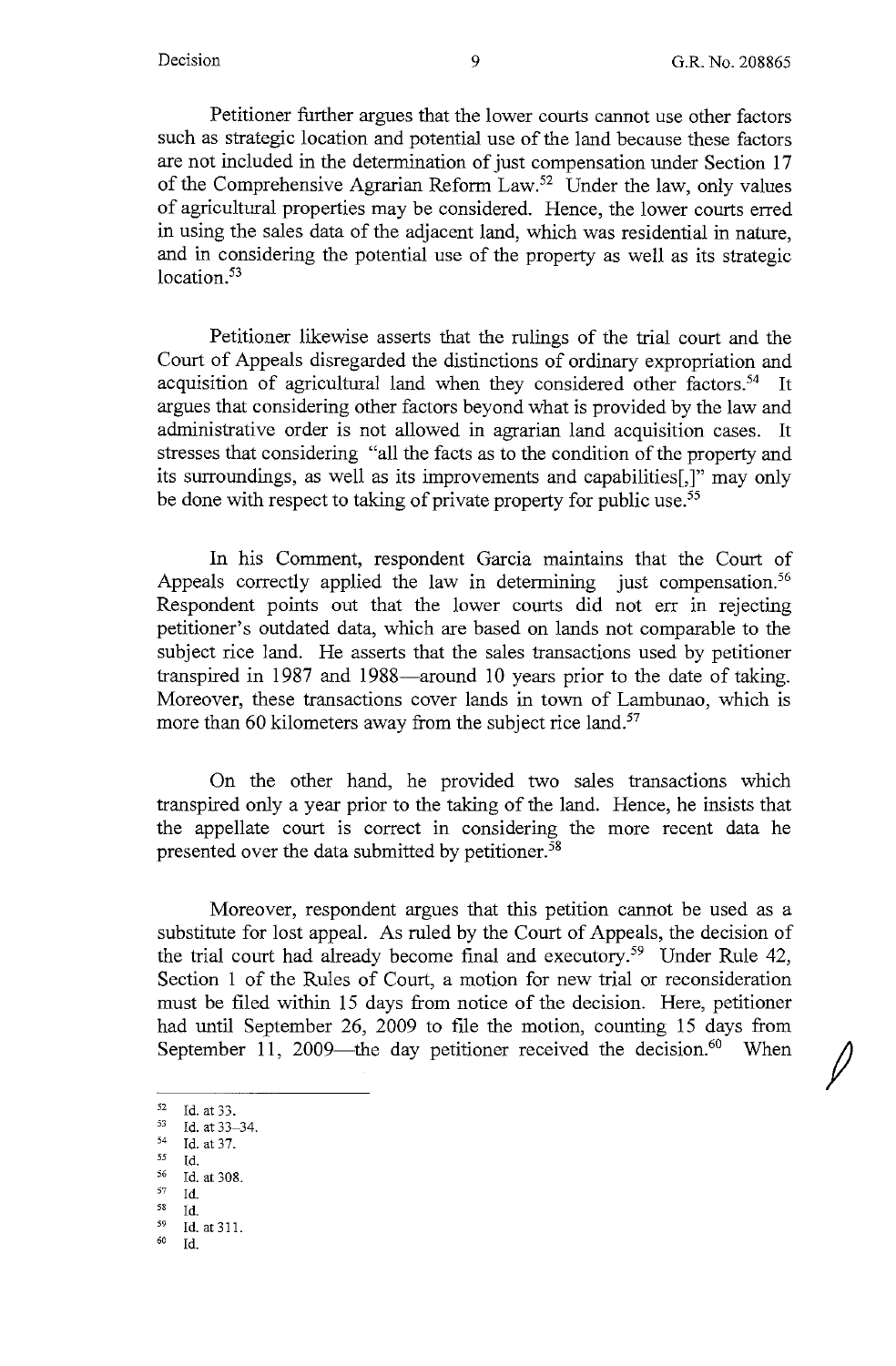petitioner moved for reconsideration on October 16, 2009, the decision of the trial court was already final and executory.<sup>61</sup>

Petitioner, in its Reply, asserts that it correctly used sales transactions in 1987 and 1988 as bases for the computation of just compensation.<sup>62</sup> Under Item II.C.2 of Department of Agrarian Reform AO 5-98, comparable sales transactions should have been executed within the period of January 1, 1985 to June 15, 1988.63

Further, under the same administrative order, petitioner is allowed to consider a similar land sales transaction from a different barangay, municipality, or province, when the required number of sales transactions within the area is not available.<sup>64</sup>

With regard to the alleged procedural lapse, petitioner counters that the Court of Appeals already disregarded this issue when it resolved the case on the merits.65

The issues for this Court's resolution are the following:

- 1) Whether or not the decision of the trial court has already attained finality; and
- 2) Whether or not the appellate court and the trial court erred in their determination of just compensation; Subsumed under this issue:
	- a. Whether or not the sales transaction in 1997 may be considered under Department of Agrarian Reform Administrative Order; and
	- b. Whether or not the appellate court considered the strategic location and potential use of the land in its computation.

#### I

Under the Rules of Court, the Regional Trial Court's decision may be appealed before the Court of Appeals via two (2) modes: (1) by ordinary appeal under Rule 41; and (2) by petition for review under Rule 42.<sup>66</sup>

An ordinary appeal is an appeal to the Court of Appeals from the judgment or final order of the Regional Trial Court in the exercise of its

<sup>61</sup> Id. at 312. 62 Id. at 341. 63 Id. at 342. 64 Id. 65 Id. at 343. 66 *Heirs of Garcia Iv. Municipality of Iba, Zambales,* 764 Phil. 408, 412-415 (2015) [Per J. Bersamin, **First Division].**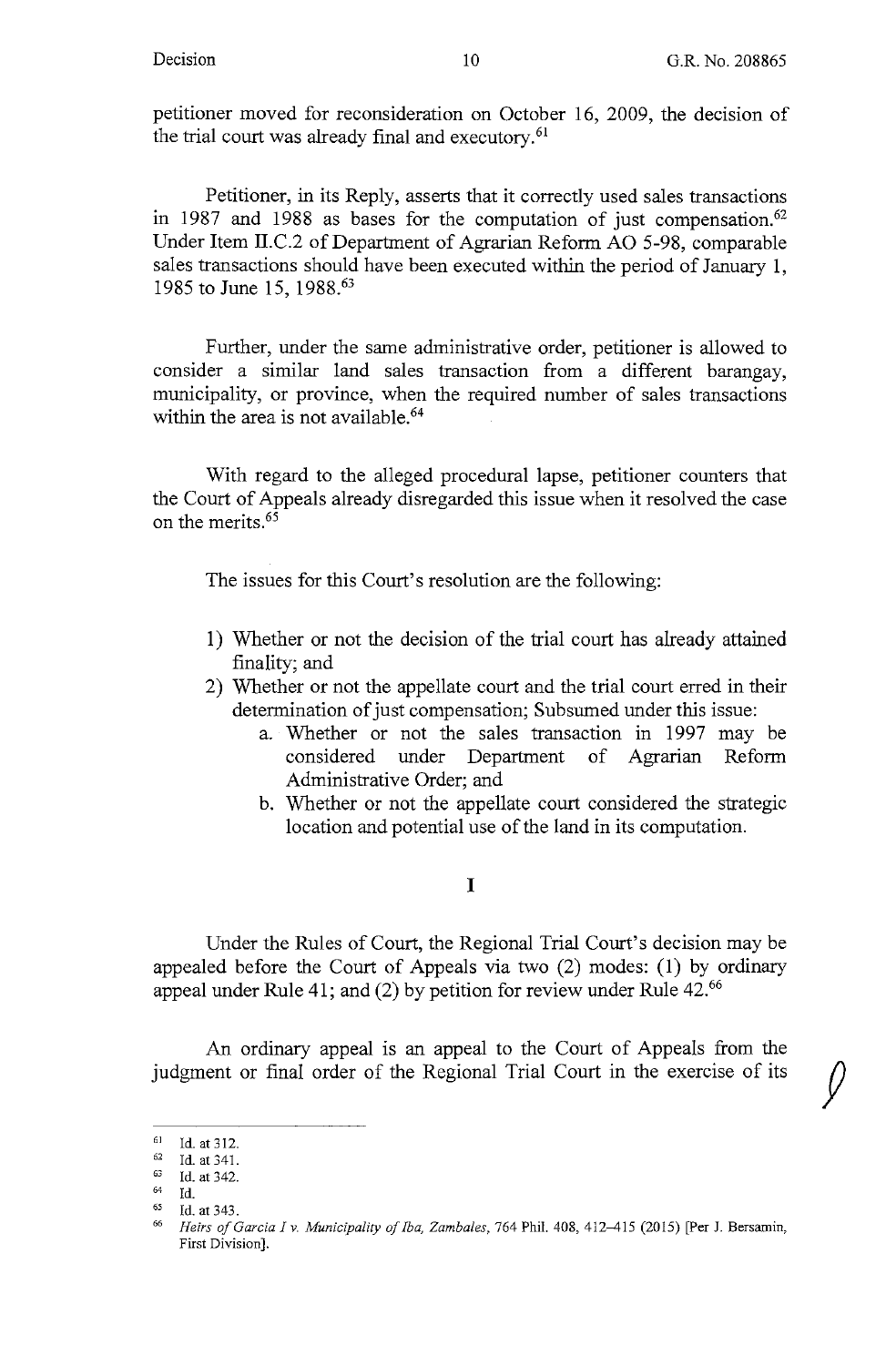original jurisdiction,<sup>67</sup> while a petition for review is an appeal to the Court of Appeals in cases decided by the Regional Trial Court in the exercise of its appellate jurisdiction. 68

An ordinary appeal under Rule 41 is deemed perfected upon the filing of a notice of appeal before the Regional Trial Court. The notice of appeal must be filed within the period of 15 days from their notice of the judgment.<sup>69</sup> On the other hand, an appeal under Rule 42 is deemed perfected upon the filing of the petition for review before the Court of Appeals.<sup>70</sup>

Additionally, an appeal under Rule 41 is a matter of right, while an appeal under Rule 42 is a matter of discretion. *Heirs of Garcia I v. Municipality of Iba, Zambales*<sup>71</sup> discussed the distinction between the two modes of appeal:

The distinctions between the various modes of appeal cannot be taken for granted, or easily dismissed, or lightly treated. The appeal by notice of appeal under Rule 41 is a matter [of] right, but the appeal by petition for review under Rule 42 is a matter of discretion. An appeal as a matter of right, which refers to the right to seek the review by a superior court of the judgment rendered by the trial court, exists after the trial in the first instance. In contrast, the discretionary appeal, which is taken from the decision or final order rendered by a court in the exercise of its primary appellate jurisdiction, may be disallowed by the superior court in its discretion. Verily, the CA has the discretion whether to due course to the petition for review or not.

The procedure taken after the perfection of an appeal under Rule 4 I also significantly differs from that taken under Rule 42. Under Section 10 of Rule 41, the clerk of court of the RTC is burdened to immediately undertake the transmittal of the records by verifying the correctness and completeness of the records of the case; the transmittal to the CA must be made within 30 days from the perfection of the appeal. This requirement of transmittal of the records does not arise under Rule 42, except upon order of the CA when deemed necessary.<sup>72</sup> (Citations omitted)

<sup>67</sup> RULES OF COURT, Rule 41, sec.  $2(a)$  provides: SECTION 2. *Modes of appeal.* -

RULES OF COURT, Rule 41, sec. 2(b) provides: SECTION 2. *Modes of appeal.* - (b) *Petition for review.* — The appeal to the Court of Appeals in cases decided by the Regional Trial **Court in the exercise of its appellate jurisdiction shall be by petition for review in accordance with**  Rule 42.

<sup>(</sup>a) *Ordinary appeal*. - The appeal to the Court of Appeals in cases decided by the Regional Trial Court in the exercise of its original jurisdiction shall be taken by filing a notice of appeal with the court which rendered the judgment or final order appealed from and serving a copy thereof upon the adverse **party. No record on appeal shall be required except in special proceedings and other cases of multiple**  or separate appeals where the law or these Rules so require. In such cases, the record on appeal shall be **filed and served in like manner.** 

<sup>&</sup>lt;sup>69</sup> Heirs of Garcia I v. Municipality of Iba, Zambales, 764 Phil. 408, 413 (2015) [Per J. Bersamin, First

Division].<br><sup>70</sup> Id. at 415.<br><sup>71</sup> 764 Phil. 408 (2015) [Per J. Bersamin, First Division].<br><sup>72</sup> Id. at 415, 416.

Id. at 415-416.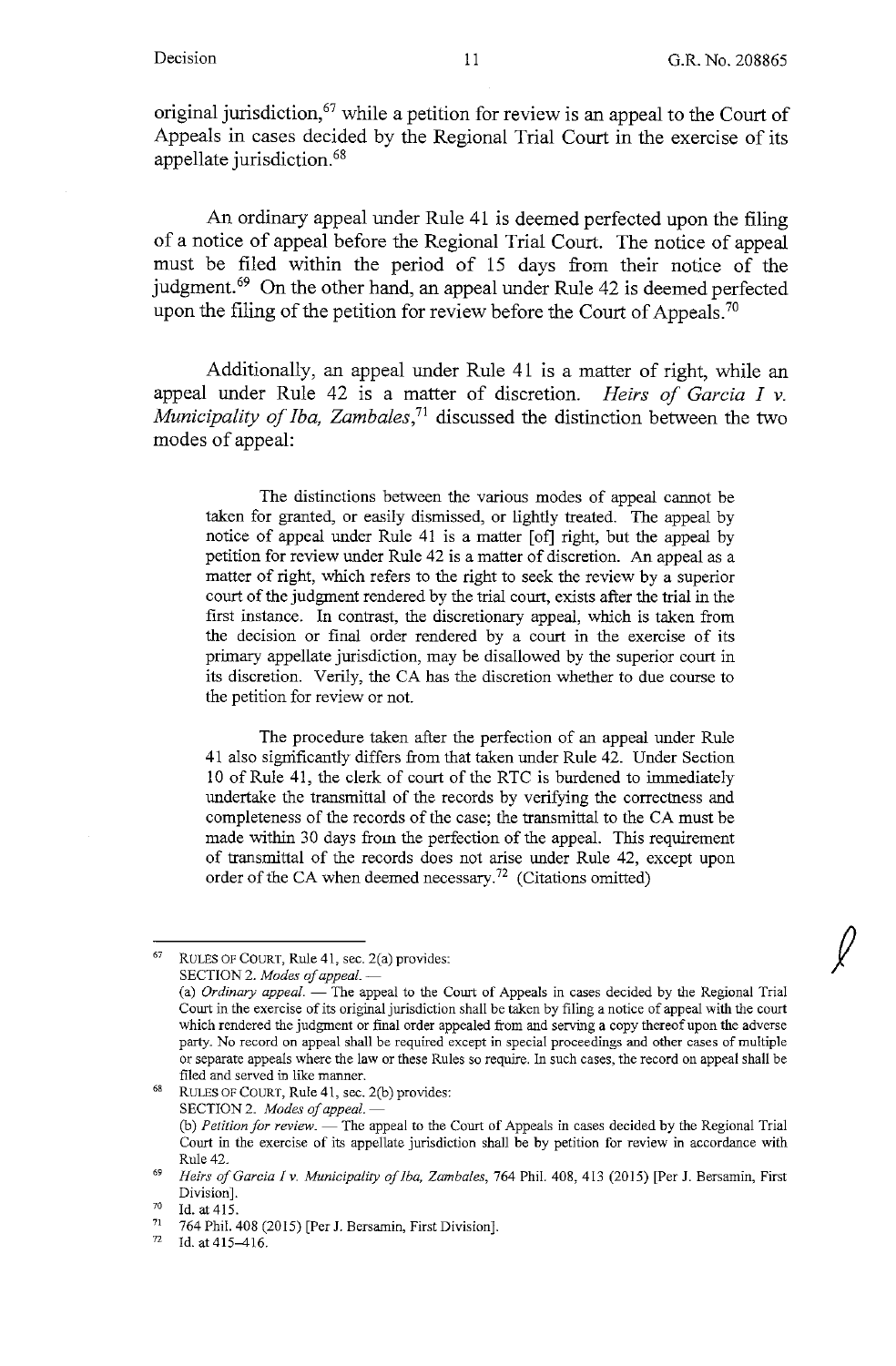In this case, petitioner should have filed an ordinary appeal under Rule 41 and not an appeal under Rule 42, because the decision of the Regional Trial Court was rendered in the exercise of its original jurisdiction. Under Section 57 of Republic Act No. 6657,73 the Regional Trial Court, acting as Special Agrarian Court, has the "original and exclusive jurisdiction over all petitions for the determination of just compensation to landowners<sup>[.]"74</sup>

Thus, the petitioner had 15 days from its receipt or notice of judgment to file a notice of appeal before the Regional Trial Court to perfect its appeal. Here, petitioner received a copy of Regional Trial Court decision on September 11, 2009. Counting 15 days from this date, petitioner only had until September 26, 2009 to file its appeal. Hence, the decision already attained finality when the appeal was belatedly filed on October 16, 2009.

A final and executory judgment is immutable and unalterable. According to the doctrine of immutability of judgment, the decision can "no longer be modified or amended by any court in any manner even if the purpose of the modification or amendment is to correct perceived errors of law or fact."<sup>75</sup> Nevertheless, the doctrine admits certain exceptions, to wit: (1) correction of clerical errors; (2) *nunc pro tune* entries which cause no prejudice to any party;  $(3)$  void judgments; and  $(4)$  supervening events rendered the decision unjust and inequitable.<sup>76</sup>

This case does not fall under any of the exceptions. Hence, there is no reason to review the decision of the trial court. In any case, even if We disregard this procedural infirmity, the petition will still fail on the merits.

#### II

Eminent domain is the inherent power of the State to take private property for public use.<sup>77</sup> As a limit to this otherwise unlimited power, the Constitution provides that the taking must be: (1) for public use; and (2) just compensation must be paid to the private property owner.<sup>78</sup>

<sup>&</sup>lt;sup>73</sup> Comprehensive Agrarian Reform Law of 1988.<br><sup>74</sup> Republic Act No. 6657 (1988), sec. 57 provides:

SECTION 57. Special Jurisdiction. - The Special Agrarian Courts shall have original and exclusive **jurisdiction over all petitions for the determination of just compensation to landowners, and the**  prosecution of all criminal offenses under this Act. The Rules of Court shall apply to all proceedings before the Special Agrarian Courts, unless modified by this Act. The Special Agrarian Courts shall decide all appropriate cases under their special jurisdiction within

thirty (30) days from submission of the case for decision.

<sup>&</sup>lt;sup>75</sup> *Mercury Drug Corp. v. Spouses Huang, 817 Phil. 434, 445 (2017) [Per J. Leonen, Third Division].*<br><sup>76</sup> Id. at 446.<br><sup>77</sup> *Ang. Emits Corp. v. Court of Annagle, 543, Phil. 497, 529, (2007), IPer J. Chico Nazario, 7* 

<sup>77</sup>*Apo Fruits Corp. v. Court of Appeals,* 543 Phil. 497-529 (2007) [Per J. Chico-Nazario, Third **Division].** 

<sup>78</sup> CONST., art. III, sec. 9.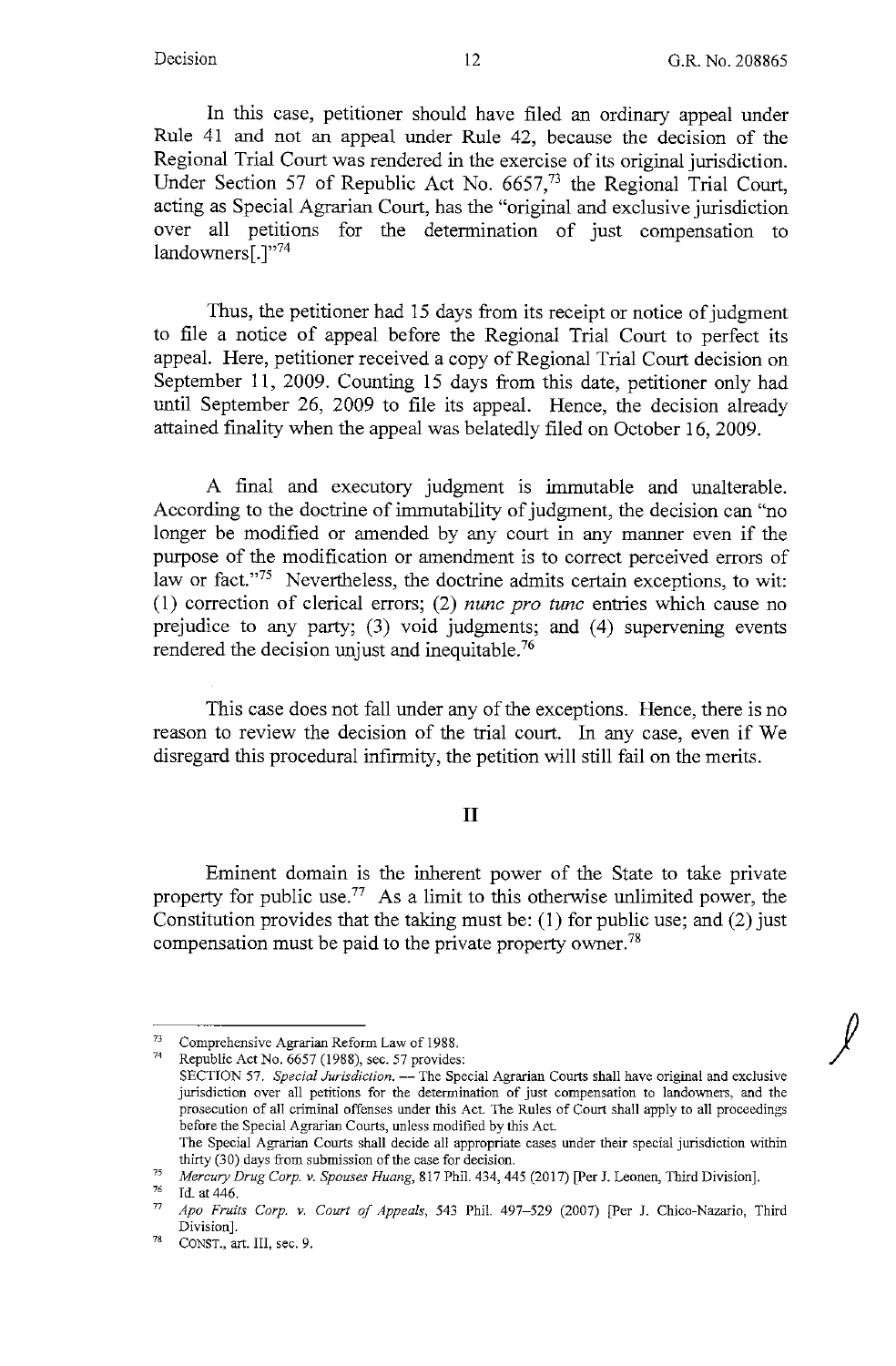$\overline{1}$  .  $\overline{1}$ 

*I* 

These limits are consistent with the constitutional safeguards to due<br>process and right to property. Article III, Sections 1 and 9 of the Article III, Sections 1 and 9 of the Constitution provide:

SECTION 1. No person shall be deprived of life, liberty, or property without due process of law, nor shall any person be denied the equal protection of the laws.

SECTION 9. Private property shall not be taken for public use without just compensation.

Acquisition of agricultural land for distribution is likewise an exercise of eminent domain.<sup>79</sup> Under Article XIII, Section 4 of the Constitution:

SECTION 4. The State shall, by law, undertake an agrarian reform program founded on the right of farmers and regular farmworkers, who are landless, to own directly or collectively the lands they till or, in the case of other farmworkers, to receive a just share of the fruits thereof. To this end, the State shall encourage and undertake the just distribution of all agricultural lands, subject to such priorities and reasonable retention limits as the Congress may prescribe, taking into account ecological, developmental, or equity considerations, and *subject to the payment of just compensation.* In determining retention limits, the State shall respect the right of small landowners. The State shall further provide incentives for voluntary land-sharing. (Emphasis supplied)

The requirement of eminent domain, that the taking is for public use, is satisfied as the Constitution itself calls for agrarian reform. In *Association of Small Landowners in the Philippines, Inc. v. Secretary of Agrarian Reform:80* 

As earlier observed, the requirement for public use has already been settled for us by the Constitution itself. No less than the 1987 Charter calls for agrarian reform, which is the reason why private agricultural lands are to be taken from their owners, subject to the prescribed maximum retention limits. The purposes specified in P.D. No. 27, Proc. No, 131 and R.A. No. 6657 are only an elaboration of the constitutional injunction that the State adopt the necessary measures "to encourage and undertake the just distribution of all agricultural lands to enable farmers who are landless to own directly or collectively the lands they till." That public use, as pronounced by the fundamental law itself, must be binding on us. <sup>81</sup>

<sup>&</sup>lt;sup>79</sup> See Apo Fruits Corporation v. Land Bank of the Phils, 647 Phil 251 (2010) [Per J. Brion, En Banc].<br><sup>80</sup> 256 Phil. 777 (1989) [Per J. Cruz, En Banc].<br><sup>81</sup> Id. at 812.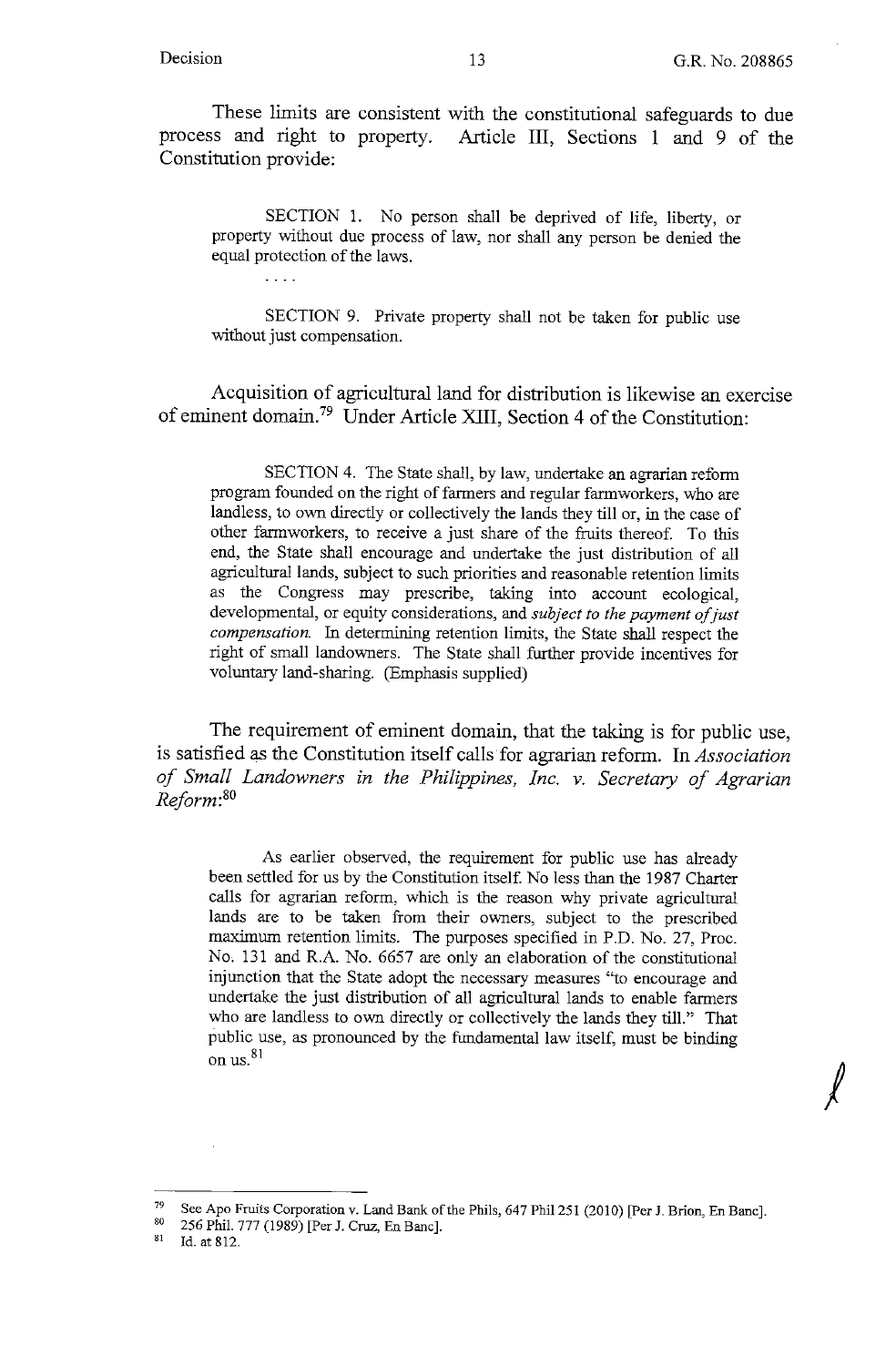On the other hand, the satisfaction of just compensation is elaborated by law under Republic Act No. 6657, otherwise known as the Comprehensive Agrarian Reform Law.82

Just compensation is the "full and fair equivalent of the property taken from its owner by the expropriator."83 It is equal to the "price which a buyer will pay without coercion and a seller will accept without compulsion."<sup>84</sup> The modifier word "just" means that the payment for the property must be "real, substantial, full, and ample."85 The payment of just compensation is the safeguard to balance to injury that the taking of the property causes.<sup>86</sup>

Section 17 of Republic Act No. 6657 prescribes a guideline in the determination of just compensation in the taking of agricultural land. It states:

SECTION 17. *Determination of Just Compensation.* - In determining just compensation, the cost of acquisition of the land, the current value of like properties, its nature, actual use and income, the sworn valuation by the owner, the tax declarations, and the assessment made by government assessors shall be considered. The social and economic benefits contributed by the farmers and the farmworkers and by the Government to the property as well as the non-payment of taxes or loans secured from any government financing institution on the said land shall be considered as additional factors to determine its valuation.

Under the law, the procedure for acquisition of private lands begins with the Department of Agrarian Reform. First, the department identifies the land and sends a notice of taking to the land owner. The notice contains the offer to pay a corresponding value of the land.<sup>87</sup> If the landowner rejects the price, a summary administrative proceeding is conducted by the Department of Agrarian Reform to determine the value of the land by requiring the landowner, Land Bank, and other interested parties to submit their evidence. 88 Should the landowner still reject the price, he or she may

 $^{86}$  Id.<br><sup>87</sup> Republic Act No. 6657 (1988), sec. 16(a) provides: SECTION 16. Procedure for Acquisition of Private Lands. - For purposes of acquisition of private lands, the following procedures shall be followed: (a) After having identified the land, the landowners and the beneficiaries, the DAR shall send its notice to acquire the land to the owners thereof, by personal delivery or registered mail, and post the same in

Republic Act No. 6657 (1988), sec. 16(d) provides: SECTION 16. *Procedure for Acquisition of Private Lands.* - For purposes of acquisition of private lands, the following procedures shall be followed:

 $\ddotsc$ 

 $82$  Id.

<sup>83</sup>*Apo Fruits Corp. v. Court of Appeals,* 543 Phil. 497, 519 (2007) [Per J. Chico-Nazario, Third

Division]. 84 Department of Agrarian Reform Administrative Order No. 05-98, I(C). 85 *Apo Fruits Corp. v. Court of Appeals,* 543 Phil. 497, 519 (2007) [Per J. Chico-Nazario, Third Division].

a conspicuous place in the municipal building and barangay hall of the place where the property is located. Said notice shall contain the offer of the DAR to pay a corresponding value in accordance with the valuation set forth in Sections 17, 18, and other pertinent provisions hereof.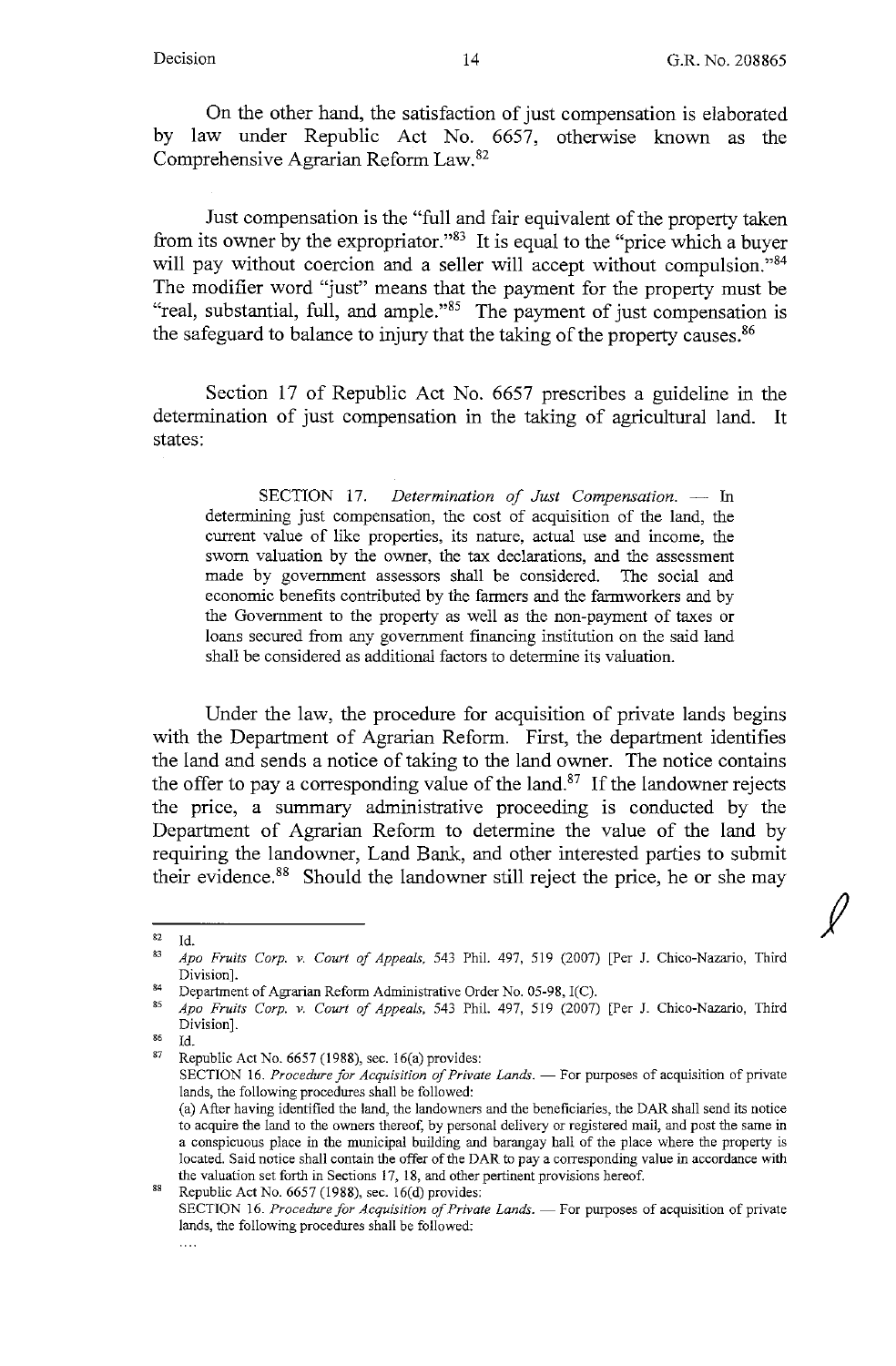$\int$ 

file a case for the "final determination of just compensation" before a Special Agrarian Court. 89

The jurisdiction of Department of Agrarian Reform and the Special Agrarian Court with respect to agrarian matters is provided for by law. Under Sections 50 and 57 of Republic Act No. 6657:

#### CHAPTER XII

#### *Administrative Adjudication*

SECTION 50. *Quasi-Judicial Powers of the DAR*. - The DAR is hereby vested with primary jurisdiction to determine and adjudicate agrarian reform matters and shall have exclusive original jurisdiction over all matters involving the implementation of agrarian reform except those falling under the exclusive jurisdiction of the Department of Agriculture (DA) and the Department of Environment and Natural Resources (DENR).

#### CHAPTER XIII

#### *Judicial Review*

SECTION 57. Special Jurisdiction. - The Special Agrarian Courts shall have original and exclusive jurisdiction over all petitions for the determination of just compensation to landowners, and the prosecution of all criminal offenses under this Act. The Rules of Court shall apply to all proceedings before the Special Agrarian Courts, unless modified by this Act.

The Special Agrarian Courts shall decide all appropriate cases under their special jurisdiction within thirty (30) days from submission of the case for decision.

The jurisdiction of the two bodies are not contradictory. The jurisdiction given to the Department of Agrarian Reform refers to the agrarian reform matters and matters involving the implementation of agrarian reform. Agrarian dispute includes "controversy relating to compensation" between a landowner to a farmer, or between the landowner to a tenant, or between a landowner to an agrarian reform beneficiary.<sup>90</sup> It

<sup>(</sup> d) In case ofrejection or failnre to reply, the DAR shall conduct snrumary administrative proceedings to determine the compensation for the land by requiring the landowner, the LBP and other interested parties to submit evidence as to the just compensation for the land, within fifteen (15) days from the receipt of the notice. After the expiration of the above period, the matter is deemed submitted for decision. The DAR shall decide the case within thirty (30) days after it is submitted for decision.

Republic Act No. 6657 (1988), sec. 16(f) provides: SECTION 16. *Procedure for Acquisition of Private Lands.* - For purposes of acquisition of private lands, the following procednres shall be followed: (t) Any party who disagrees with the decision may bring the matter to the conrt of proper jnrisdiction **for final determination of just compensation.** 

Republic Act No. 6657 (1988), sec. 3(d).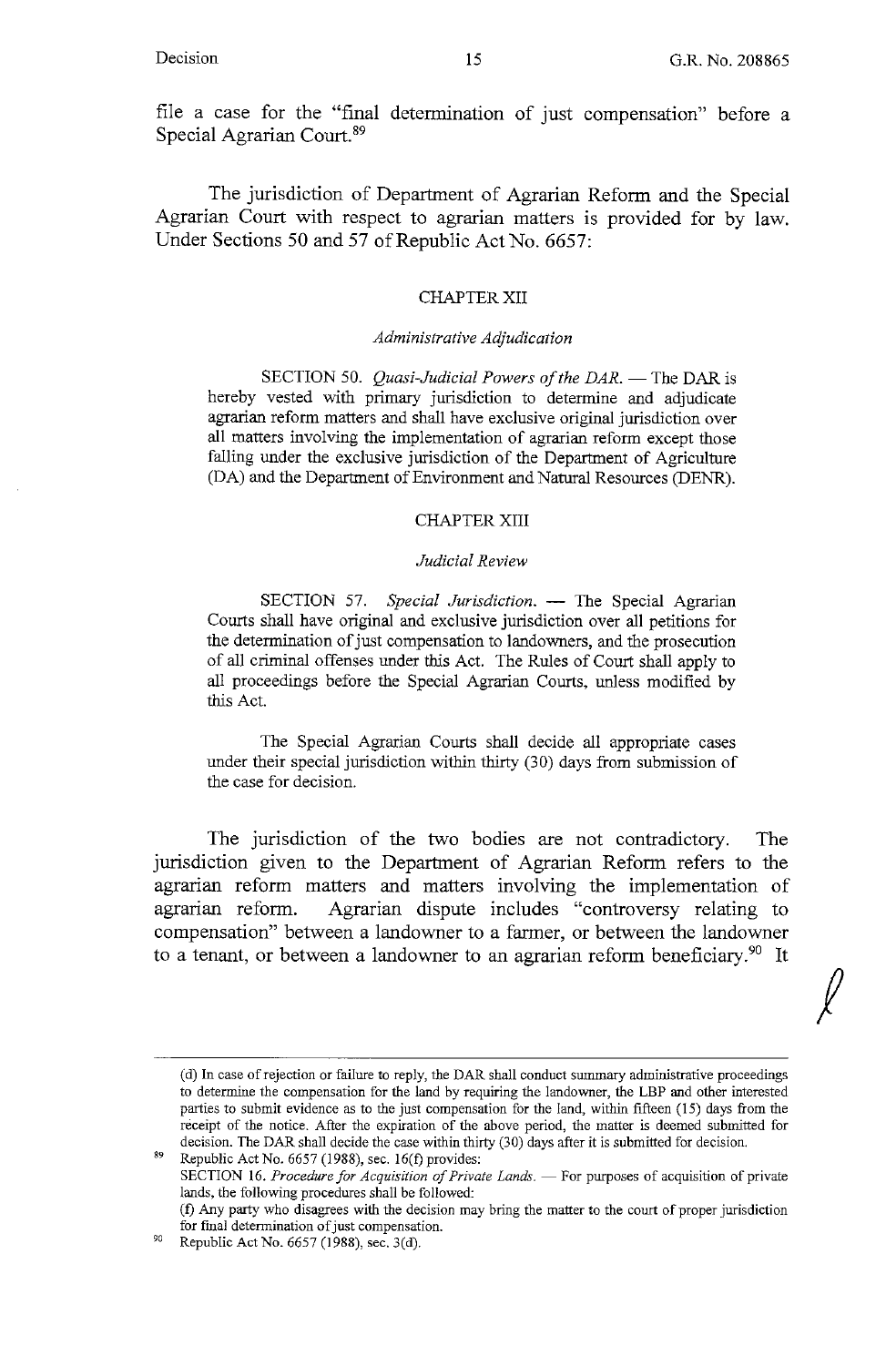does not cover dispute on compensation between the landowner and the State.<sup>91</sup> Section 3(d) of Republic Act No. 6557 clearly states:

d) Agrarian Dispute refers to any controversy relating to tenurial arrangements, whether leasehold, tenancy, stewardship or otherwise, over lands devoted to agriculture, including disputes concerning fannworkers' associations or representation of persons in negotiating, fixing, maintaining, changing, or seeking to arrange terms or conditions of such tenurial arrangements.

It includes any controversy relating to compensation of lands acquired under this Act and other terms and conditions of transfer of ownership from landowners to fannworkers, tenants and other agrarian reform beneficiaries, whether the disputants stand in the proximate relation of fann operator and beneficiary, landowner and tenant, or lessor and lessee.

Just compensation disputes under the jurisdiction of the Department of Agrarian Reform only refer to compensation paid by agrarian reform beneficiaries who acquire ownership of the land. On the other hand, compensation given to landowners by virtue of acquisition by the State remains under the exclusive and original jurisdiction of the Special Agrarian Courts.92

Moreover, the summary administrative proceedings to make an initial determination of just compensation under the Department of Agrarian Reform is a proceeding held by the provincial, regional, or central adjudicator. The decision of the adjudicator is not appealable to the adjudication board but shall be brought directly to the Special Agrarian Courts.<sup>93</sup> This procedural framework is an acknowledgment that the power to determine just compensation under Republic Act No. 6657 is a judicial function.

Further, the jurisdiction of the Special Agrarian Court is not merely appellate because the judicial case is not a continuation of the administrative proceeding. In *Philippine Veterans Bank v. Court of Appeals:*<sup>94</sup>

It is error to think that, because of Rule XIII,  $\S11$ , the original and exclusive jurisdiction given to the courts to decide petitions for

<sup>91</sup> See Separate Opinion of J. Leonen in *Alfonso v. Land Bank of the Philippines,* 801 Phil. 217-394 (2016) [Per J. Jardeleza. En Banc].

<sup>&</sup>lt;sup>92</sup> Concurring Opinion of J. Leonen in *Alfonso v. Land Bank of the Philippines*, 801 Phil. 217, 345 (2016) [Per J. Jardeleza, En Banc].

<sup>[</sup>Per J. Jardeleza, En Banc]. 93 *Philippine Veterans Bank v. Court of Appeals,* 379 Phil. 141, 148-149 (2000) [Per J. Mendoza, Second Division] *citing* DARAB RULES OF PROCEDURE, Rule XIII, sec. 11 provides: Section 11. Land Valuation and Preliminary Determination and Payment of Just Compensation. - The decision of the Adjudicator on land valuation and preliminary determination and payment of just compensation shall not be appealable to the Board but shall be brought directly to the Regional Trial Courts designated as Special Agrarian Courts within fifteen (15) days from receipt of the notice thereof. Any party shall be entitled to only one motion for reconsideration.<br>379 Phil. 141 (2000) [Per. J. Mendoza, Second Division].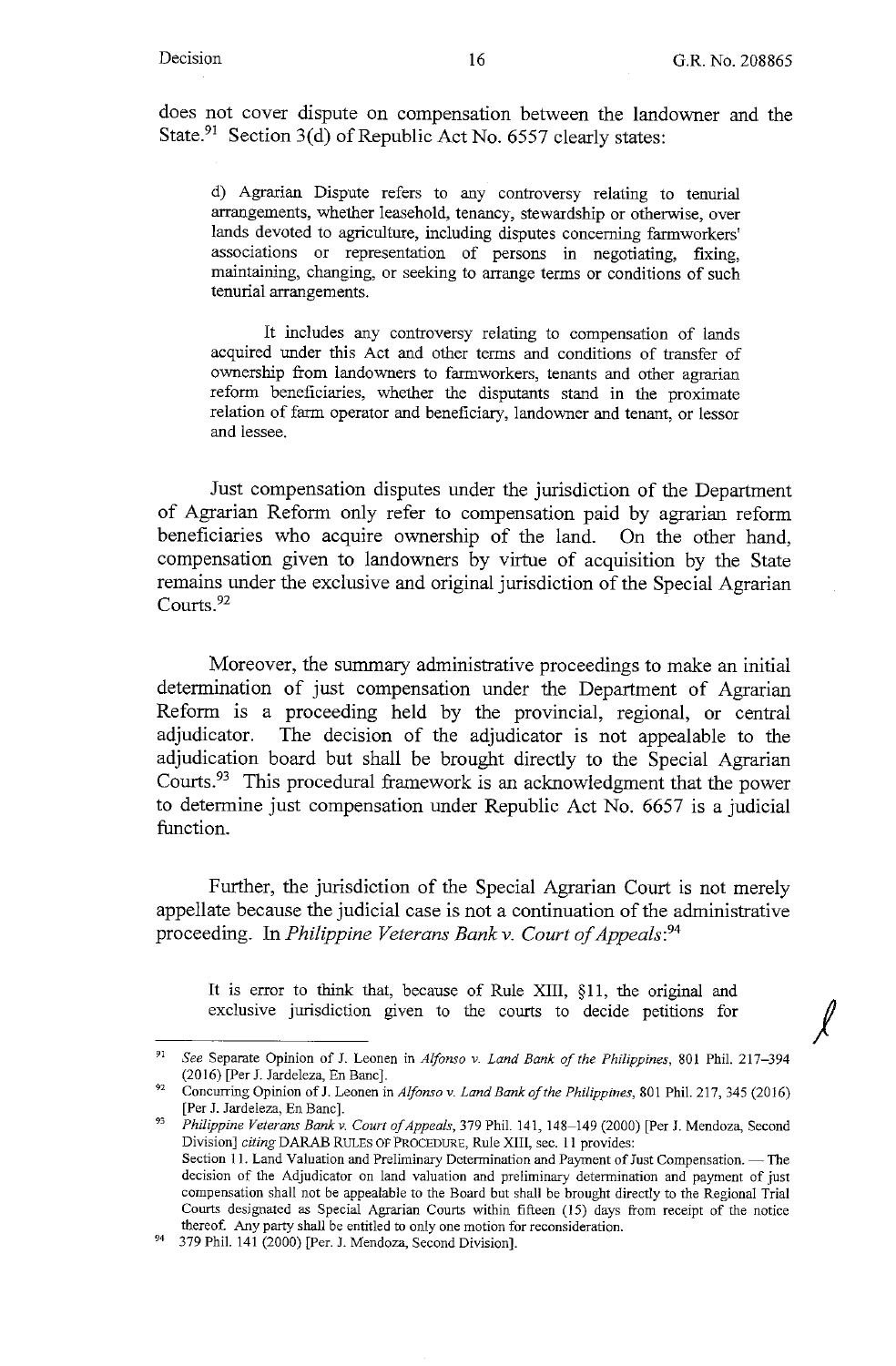$\sqrt{2}$ 

determination of just compensation has thereby been transformed into an appellate jurisdiction. It only means that, in accordance with settled principles of administrative law, primary jurisdiction is vested in the DAR as an administrative agency to determine in a preliminary manner the reasonable compensation to be paid for the lands taken under the Comprehensive Agrarian Reform Program, but such determination is subject to challenge in the courts.

The jurisdiction of the Regional Trial Courts is not any less "original and exclusive" because the question is first passed upon by the DAR, as the judicial proceedings are not a continuation of the administrative determination. For that matter, the Jaw may provide that the decision of the DAR is final and unappealable. Nevertheless, resort to the courts cannot be foreclosed on the theory that courts are the guarantors of the legality of administrative action.<sup>95</sup> (Citation omitted)

In *Land Bank of the Philippines v. Manzano*,<sup>96</sup> We reiterated that there is no need to exhaust administrative remedies before the Department of Agrarian Reform because the final determination of just compensation lies with the Special Agrarian Courts. Thus:

There is no need to exhaust administrative remedies through the Provincial Agrarian Reform Adjudicator, Regional Agrarian Reform Adjudicator, or the Department of Agrarian Reform Adjudication Board before a party can go to the Special Agrarian Court for determination of just compensation.

The final decision on the value of just compensation lies solely on the Special Agrarian Court. Any attempt to convert its original jurisdiction into an appellate jurisdiction is contrary to the explicit provisions of the law....

Thus, aggrieved landowners can go directly to the Special Agrarian Court that is legally mandated to determine just compensation, even when no administrative proceeding was conducted before DAR.97 (Citations omitted)

The Regional Trial Courts, acting as Special Agrarian Courts, have original and exclusive jurisdiction over all petitions for the determination of just compensation. Its resolution regarding the value of the land is final.<sup>98</sup> The determination of just compensation, being a judicial function, cannot be dictated by an executive body such as the Department of Agrarian Reform. It follows that the Special Agrarian Court is not strictly bound by the parameters and formula laid down in DAR Administrative Order.

<sup>95</sup> Id. at 148-149.

<sup>96 824</sup> Phil. 339 (2018) [Per J. Leonen, Third Division].<br>
<sup>97</sup> Id. at 367-368.<br>
<sup>98</sup> Perublic Act No. 6657 (1988) 289, 1666.

Republic Act No. 6657 (1988), sec. 16(f).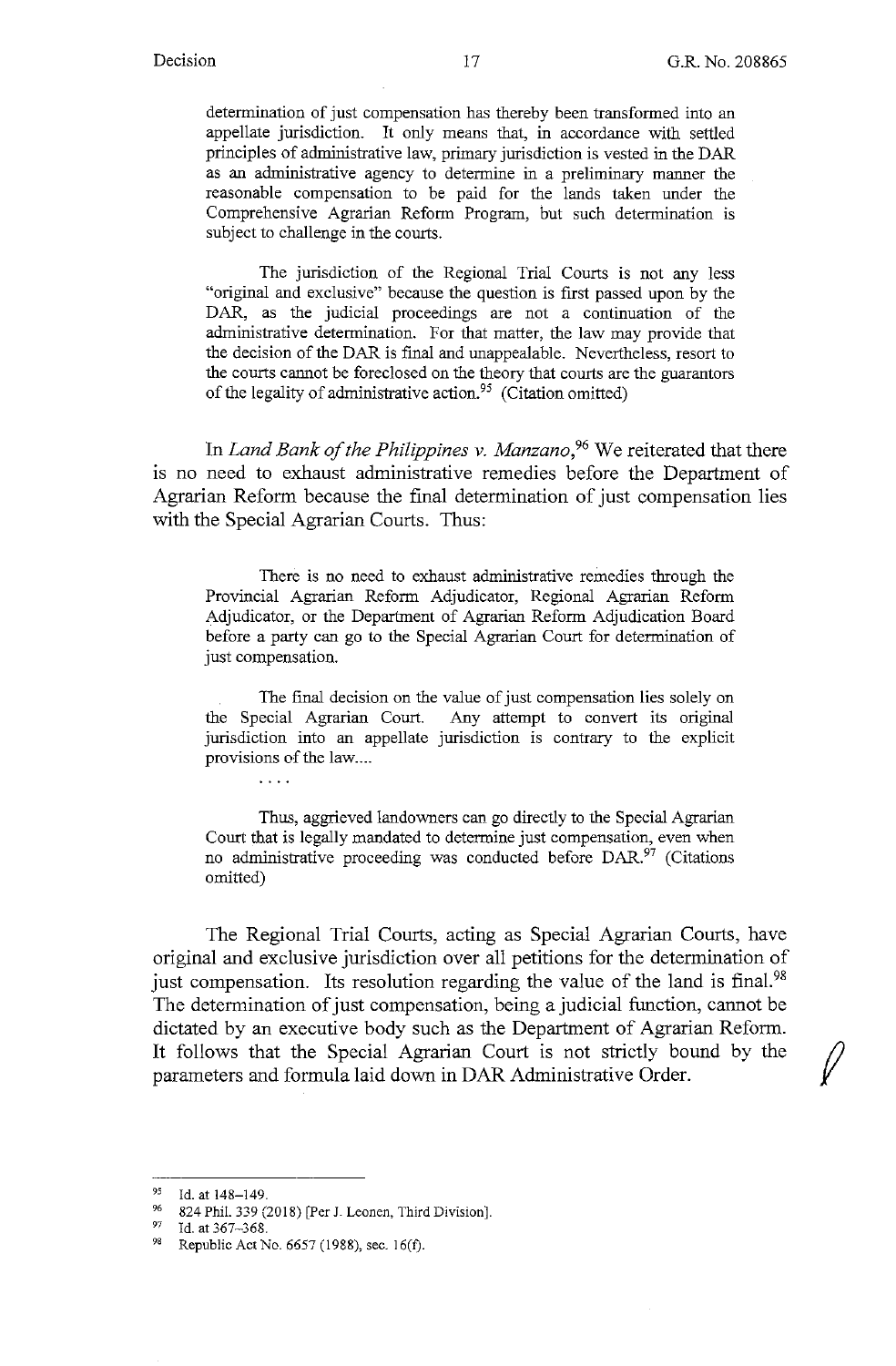*I* 

In *Export Processing Zone Authority v. Dulay*,<sup>99</sup> this Court held that "[t]he determination of 'just compensation' in eminent domain cases is a judicial function."<sup>100</sup> While an executive or legislative body may come up with their initial determinations, the determination of the courts shall prevail when a party claims violation of constitutional right to property and due process.<sup>101</sup>

Similarly, in *National Power Corp. v. Spouses Zabala:* <sup>102</sup>

The payment of just compensation for private property taken for public use is guaranteed no less by our Constitution and is included in the Bill of Rights. As such, no legislative enactments or executive issuances can prevent the courts from determining whether the right of the property owners to just compensation has been violated. It is a judicial function that cannot "be usurped by any other branch or official of the government." Thus, we have consistently ruled that statutes and executive issuances fixing or providing for the method of computing just compensation are not binding on courts and, at best, are treated as mere guidelines in ascertaining the amount thereof $[.]^{103}$  (Citations omitted)

This doctrine was echoed in the landmark case of *Association of Small*  Landowners in the Philippines, Inc. v. Secretary of Agrarian Reform.<sup>104</sup> In that case, one of the issues this Court resolved was the constitutionality of Section 16(d) of Republic Act No. 6657, which provided that the Department of Agrarian Reform may conduct summary administrative proceedings to determine compensation. The petitioner in that case claimed that the provision violated judicial prerogatives as it entrusted the manner of fixing the just compensation to the administrative authorities.

In upholding the constitutionality of the provision, this Court ruled that there is no arbitrariness, considering that the landowners and other parties are allowed an opportunity to submit evidence before the Department of Agrarian Reform. Nevertheless, this Court held that the determination of just compensation is a function of the courts which "may not be usurped by any other branch or official of the government."<sup>105</sup> The determination of the Department of Agrarian Reform is not final and conclusive because Section 16(f) provides that this matter may be brought to the court for final determination of just compensation. Thus:

But more importantly, the determination of the just compensation by the DAR is not by any means final and conclusive upon the landowner or any other interested party, for Section l 6(f) clearly provides:

<sup>99 233</sup> Phil. 313 (1987) [Per J. Gutierrez, Jr., En Banc].<br><sup>100</sup> Id. at 326.<br><sup>101</sup> Id

IOI **Id.** 

<sup>102 702</sup> Phil. 491 (2013) [Per J. Del Castillo, Second Division].

<sup>&</sup>lt;sup>103</sup> Id. at 500.

<sup>104 256</sup> Phil. 777 (1989) [Per J. Cruz, En Banc]. 105 **Id. at 814.**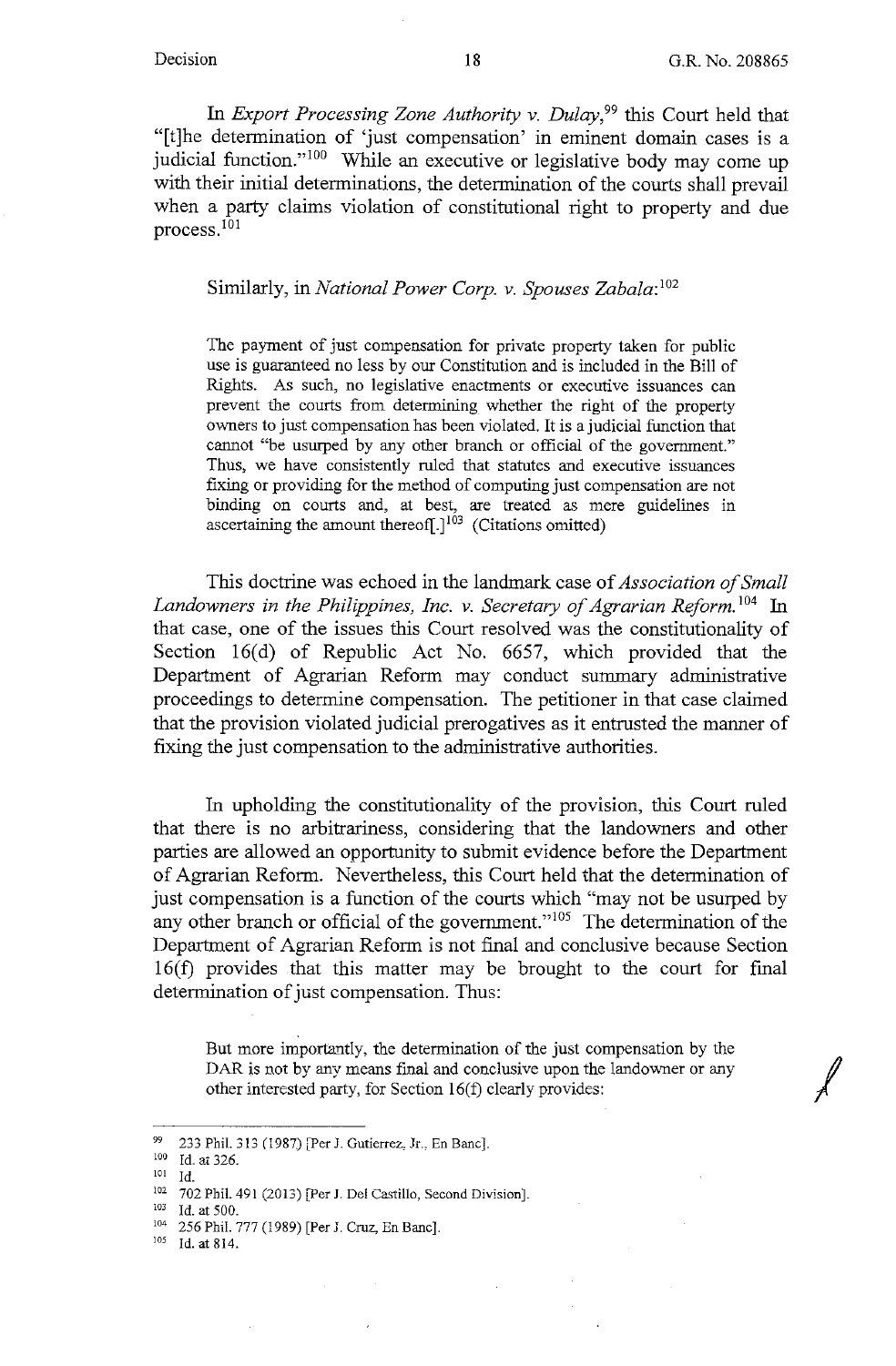$\ell$ 

Any party who disagrees with the decision may bring the matter to the court of proper jurisdiction for final determination of just compensation.

The determination made by the DAR is only *preliminary* unless accepted by all parties concerned. Otherwise, the courts of justice will still have the right to review *with finality* the said determination in the exercise of what is admittedly a judicial function.<sup>106</sup>

In the exercise of this judicial function, the Special Agrarian Court's determination may not be dictated and curtailed by a legislative or executive issuance.<sup>107</sup> At most, the formula prescribed by the Department of Agrarian Reform is only recommendatory.

The determination of just compensation involves the appreciation of facts and evidence which may be specific and peculiar for each case. Thus, the factors which may be considered by a Special Agrarian Court cannot be limited, especially if the available evidence will aid the court to come up with a more precise valuation. Agrarian courts should be given independence to use a wide range of factors in determining land value.

## In *Alfonso v. Land Bank of the Philippines,* 108 this Court reiterated:

Out of regard for the DAR's expertise as the concerned implementing agency, courts should henceforth consider the factors stated in Section 17 of RA 6657, as amended, as translated into the applicable DAR formulas in their determination of just compensation for the properties covered by the said law. If, in the exercise of their judicial discretion, courts find that a strict application of said formulas is not warranted under the specific circumstances of the case before them, they may deviate or depart therefrom, provided that this departure or deviation is supported by a reasoned explanation grounded on the evidence on record. In other words, courts of law possess the power to make a final determination of just compensation.<sup>109</sup> (Citation omitted)

## While in *Land Bank of the Philippines v. Franco*:<sup>110</sup>

Administrative Order No. 5 provides a comprehensive formula that considers several factors present in determining just compensation.

However, as this Court held in *Apo Fruits Corporation* and *Hija Plantation, Inc. v. The Honorable Court of Appeals and Land Bank of the Philippines,* and *Export Processing Zone Authority,* it is not adequate to

<sup>106</sup> Id. at **815.** 

<sup>107</sup>*Land Bank of the Philippines v. Manzano,* 824 Phil. 339, 367-369 (2018) [Per J. Leonen, Third Division]. 108 801 Phil. 217 (2016) [Per J. Jardeleza, En Banc]. 109 Id. at 321-322.

<sup>&</sup>lt;sup>110</sup> G.R. No. 203242, March 12, 2019, <http://elibrary.judiciary.gov.ph/thebookshelf/showdocs/1/65060> [Per J. Leonen, En Banc].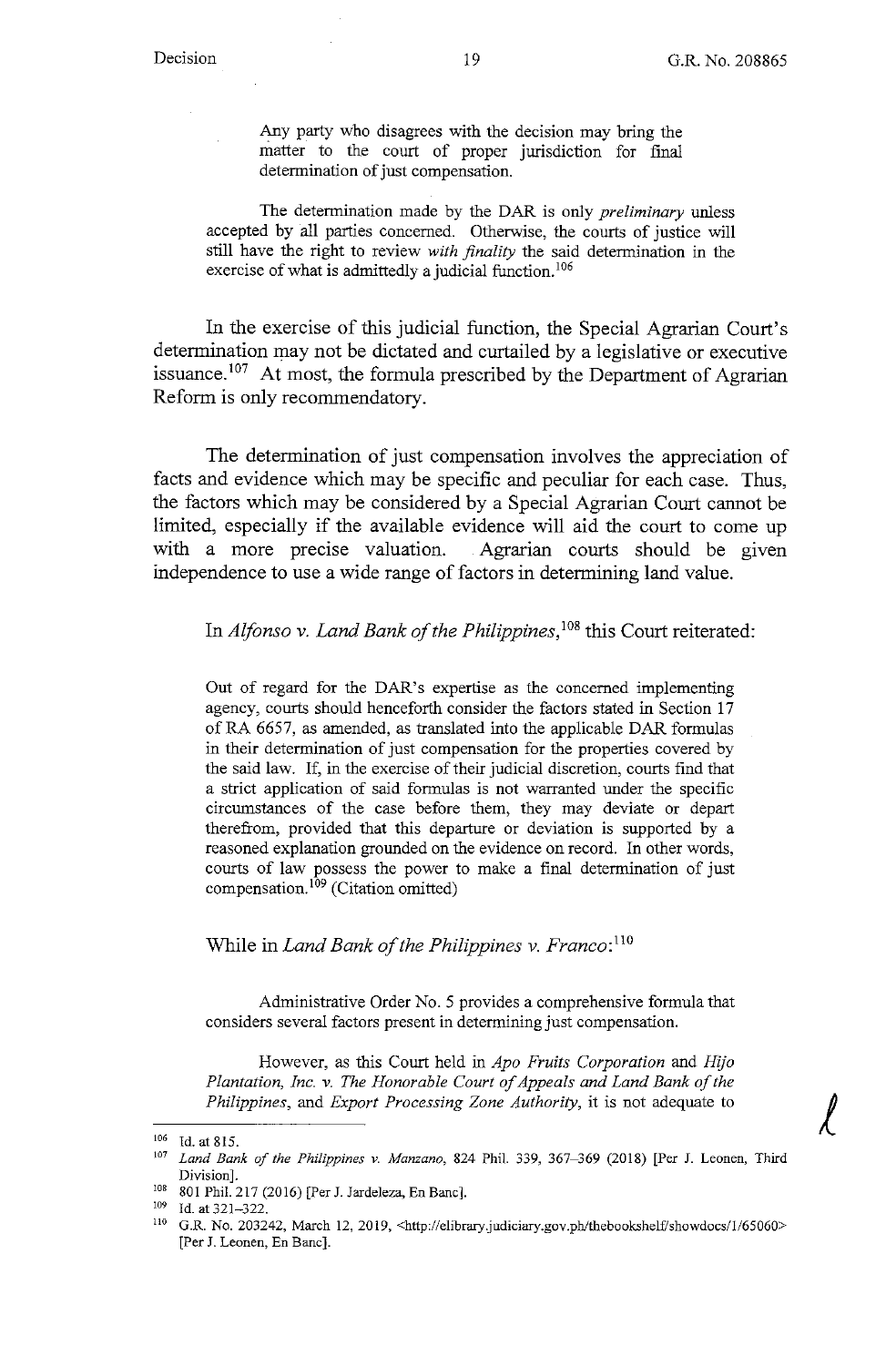*I* 

merely use the formula in an administrative order of the Department of Agrarian Reform or rely on the determination of a land assessor to show a final determination of the amount of just compensation. Courts are still tasked with considering all factors present, which may be stated in formulas provided by administrative agencies.

In *Land Bank v. Yatco Agricultural Enterprises,* this Court held that when acting within the bounds of the Comprehensive Agrarian Reform Law, special agrarian courts "are not strictly bound to apply the [Department of Agrarian Reform] formula to its minute detail, particularly when faced with situations that do not warrant the formula's strict application; they may, in the exercise of their discretion, relax the formula's application to fit the factual situations before them."<sup>111</sup> (Citations omitted)

The Department of Agrarian Reform may come up with its own valuation of just compensation but this determination is only preliminary and may be subjected to challenge before the courts. In *Land Bank of the Philippines v. Escandor*:<sup>112</sup>

It is settled that the determination of just compensation is a judicial function. The DAR's land valuation is only preliminary and is not, by any means, final and conclusive upon the landowner or any other interested party. In the exercise of their functions, the courts still have the final say on what the amount of just compensation will be.

Although the DAR is vested with primary jurisdiction under the Comprehensive Agrarian Reform Law (CARL) of 1988 to determine in a preliminary manner the reasonable compensation for lands taken under the CARP, such determination is subject to challenge in the courts. The CARL vests in the RTCs, sitting as SACs, original and exclusive jurisdiction over all petitions for the determination of just compensation. This means that the RTCs do not exercise mere appellate jurisdiction over just compensation disputes.

We have held that the jurisdiction of the RTCs is not any less "original and exclusive" because the question is first passed upon by the DAR. The proceedings before the RTC are not a continuation of the administrative determination. Indeed, although the law may provide that the decision of the DAR is final and unappealable, still a resort to the courts cannot be foreclosed on the theory that courts are the guarantors of the legality of administrative action.<sup>113</sup> (Citation omitted)

The Special Agrarian Court, in making its own determination of just compensation, is not confined to the limits laid down by the Department of Agrarian Reform. The valuation of the land is an exercise which cannot be exactly measured by law or executive issuance.<sup>114</sup>

<sup>111</sup> Id. 112 647 Phil. 20 (2010) [Per J. Villarama, Jr., Third Division]. 113 Id. at 28-29. 114 See Separate Opinion of J. Leonen in *Alfonso* v. *Land Bank of the Philippines,* 801 Phil. 217, 333-361 (2016) [Per J. Jardeleza, En Banc].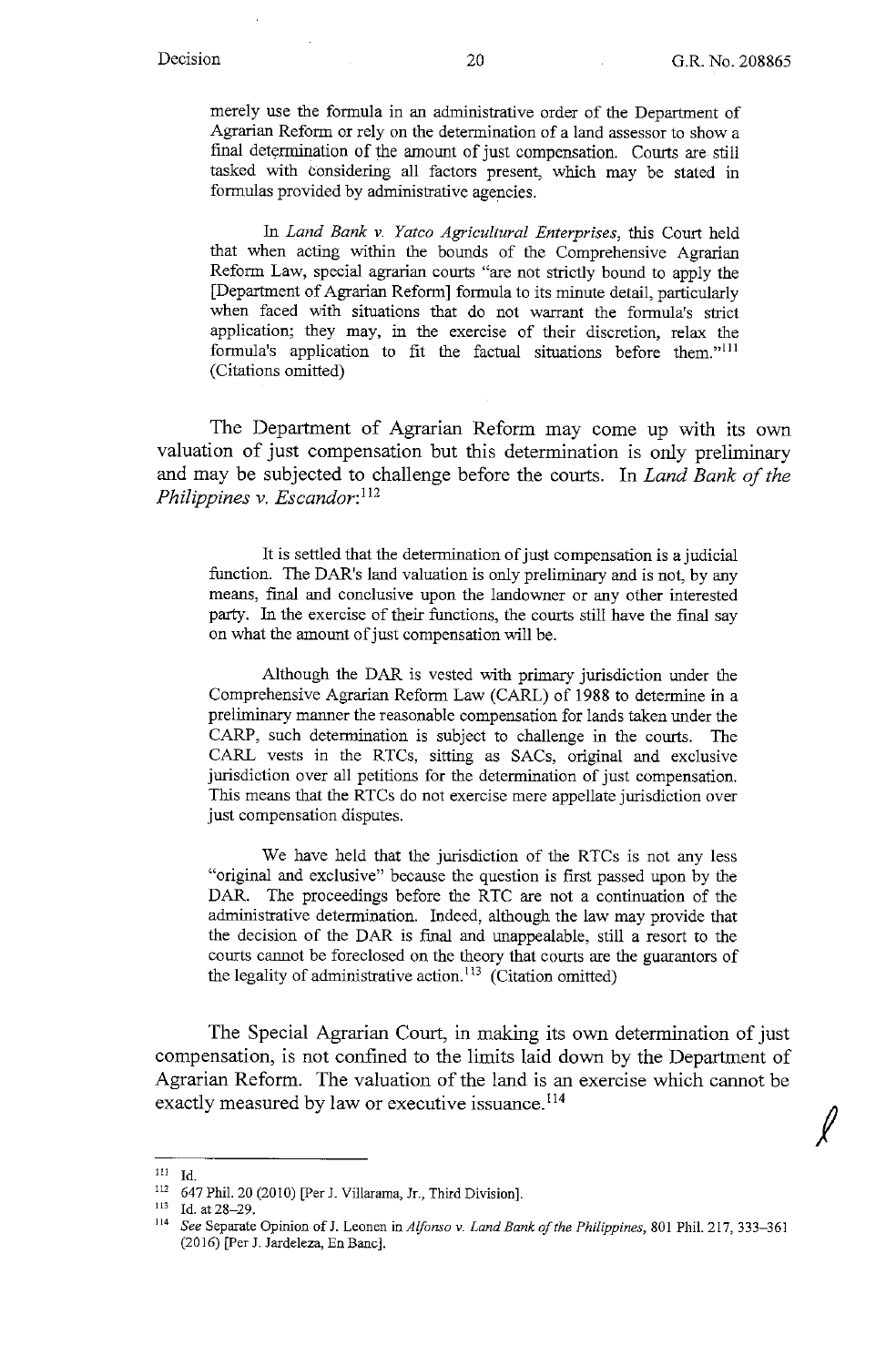$\mathscr{L}$ 

Just compensation is based on the fair market value of the property at the time of the taking. 115 There is a wide range of factors that must be considered in approximating the real and full value of a land such as the assessed value of the property, schedule of market values determined by the provincial or city appraisal committee, and the nature and character of the property at the time of its taking.<sup>116</sup>

To be regarded as just, the determination cannot be left to the "selfserving discretion of the expropriating agency."<sup>117</sup> The Department of Agrarian Reform, as the representative of the State in acquiring the land, cannot be allowed to dictate the valuation of the property through its issuances. Otherwise, the constitutional right of the landowner will be disregarded. As held in *Apo Fruits Corporation v. Land Bank of the Philippines:* <sup>118</sup>

Let it be remembered that shorn of its eminent domain and social justice aspects, what the agrarian land reform program involves is the purchase by the government, through the LBP, of agricultural lands for sale and distribution to farmers. As a purchase, it involves an exchange of values - the landholdings in exchange for the LBP's payment. In determining the just compensation for this exchange, however, the measure to be borne in mind is not the taker's gain but the owner's loss since what is involved is the takeover of private property under the State's coercive power. As mentioned above, *in the value-for-value exchange in an eminent domain situation, the State must ensure that the individual whose property is taken is not shortchanged and must hence carry the burden of showing that the "just compensation" requirement of the Bill of Rights is satisfied.* 

The owner's loss, of course, is not only his property but also its income-generating potential. Thus, when property is taken, full compensation of its value must immediately be paid to achieve a fair exchange for the property and the potential income lost. The just compensation is made available to the property owner so that he may derive income from this compensation, in the same manner that he would have derived income from his expropriated property. If full compensation is not paid for property taken, then the State must make up for the shortfall in the earning potential immediately lost due to the taking, and the absence of replacement property from which income can be derived; interest on the unpaid compensation becomes due as compliance with the constitutional mandate on eminent domain and as a basic measure of fairness.<sup>119</sup> (Emphasis supplied)

DAR Administrative Order No. 05-98 translates Section 17 of Republic Act No. 6557 into a basic formula for the valuation of lands subject to either voluntary offer to sell or compulsory acquisition.<sup>120</sup> Under

<sup>&</sup>lt;sup>115</sup> Land Bank of the Philippines v. Manzano, 824 Phil. 339, 369 (2018) [Per J. Leonen, Third Division].<br><sup>116</sup> See Separate Opinion of J. Leonen in *Alfonso v. Land Bank of the Philippines*, 801 Phil. 217, 333–361

<sup>(2016) [</sup>Per J. Jardeleza, En Banc].<br>
117 National Power Corp. v. Spouses Ileto, 690 Phil. 453, 476 (2012) [Per J. Brion, Second Division].<br>
118 543 Phil. 497 (2007) [Per J. Chico-Nazario, Third Division].<br>
119 Id. at 276–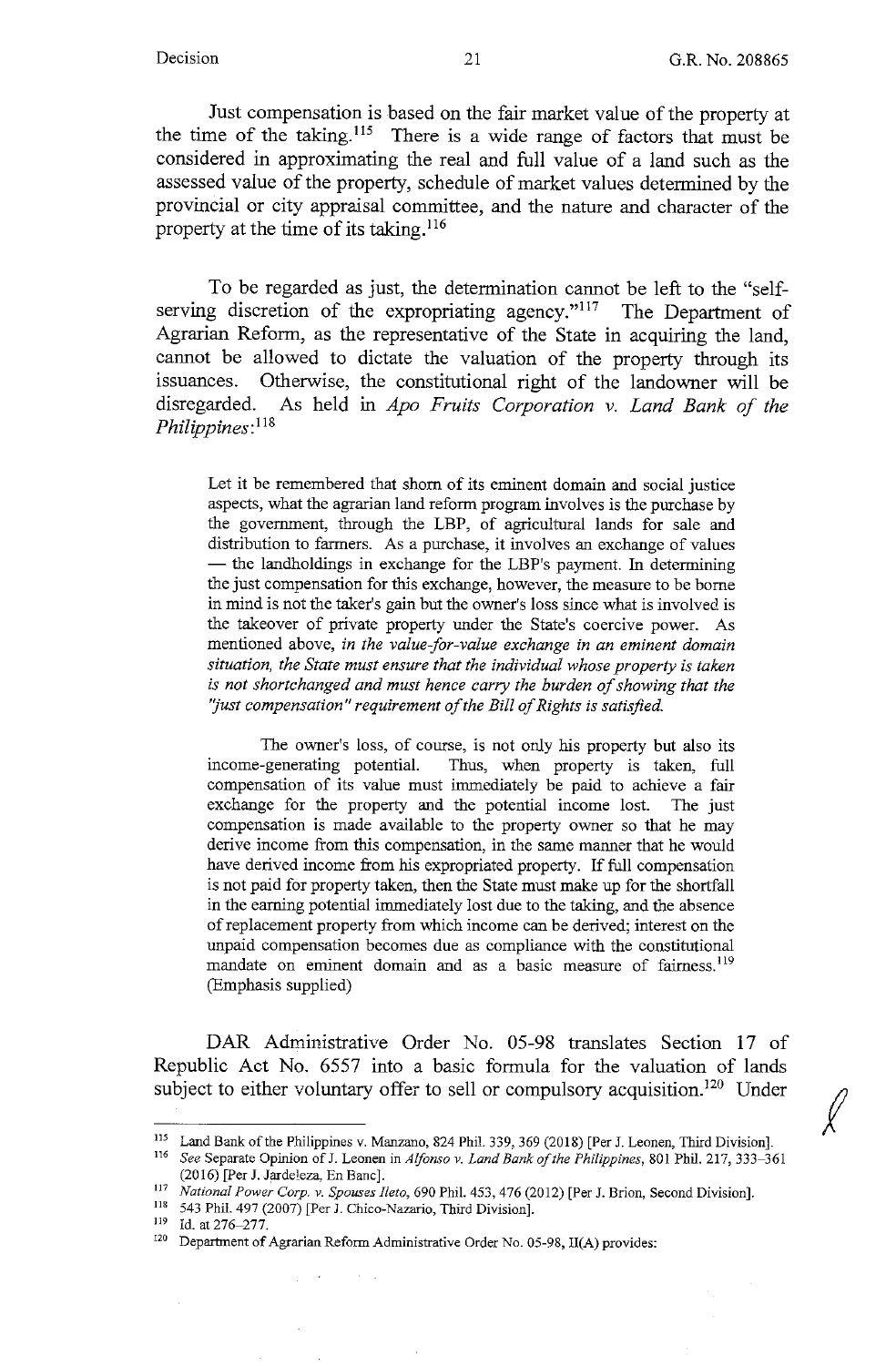$LV = (CNI x 0.6) + (CS x 0.3) + (MV x 0.1)$ 

Capitalized Net Income pertains to the productivity of the land based on the gross produce of the land multiplied by the selling price of the crop produced, minus the total cost of operations at the capitalization rate of 12%. 121 In formula terms:

 $CNI = [(AGP \times SP) - CO]/12\%$ 

Where: CNI = Capitalized Net Income AGP = Annual Gross Product  $SP =$  Selling Price  $CO = Cost of Operation$ 

On the other hand, Comparable Sales refers to the estimated sale price of the land based on sales transaction, mortgage, or acquisition cost of similar properties.<sup>122</sup>

To get the value of Comparable Sales based on sales transactions, at least three sales transactions within the same barangay, municipality, or province shall be used as basis to estimate the land's probable price if  $sold.<sup>123</sup>$  To qualify as comparable sales transaction, the land covered by the sales transactions must have the same topography and land use as the land sought to be acquired.<sup>124</sup> Moreover the sales transactions should have

 $MV = Market Value per Tax Declaration$ 

*I* 

II. The following rules and regulations are hereby promulgated to govern the valuation of lands subject of acquisition whether under voluntary offer to sell (VOS) or compulsory acquisition (CA). A. There shall be one basic formula for the valuation of lands covered by VOS or CA:

 $LV = (CNI x 0.6) + (CS x 0.3) + (MVTD x 0.1)$ 

Where:  $LV =$  Land Value

CNI= Capitalized Net Income

 $CS = Comparable Sales$ 

The above formula shall be used if all the three factors are present, relevant, and applicable.<br>121 Department of Agrarian Reform Administrative Order No. 05-98, II (B) provides:

B. Capitalized Net Income (CNI) - This shall refer to the difference between the gross sales (AGP  $x$ SP) and total cost of operations (CO) capitalized at 12%.<br><sup>122</sup> Department of Agrarian Reform Administrative Order No. 05-98, II (C) provides:

C. CS shall refer to any one or the average of all the applicable sub-factors, namely ST, AC and MVM.<br><sup>123</sup> Department of Agrarian Reform Administrative Order No. 05-98, II(C.2)(a) provides: C.2 The criteria in the selection of the comparable sales transaction (ST) shall be as follows: a. When the required number of STs is not available at the barangay level, additional STs may be **secured from the municipality where the land being offered/covered is situated to complete the**  required three comparable STs. In case there are more STs available than what is required at the municipal level, the most recent transactions shall be considered. The same rule shall apply at the

provincial level when no STs are available at the municipal level. In all cases, the combination of STs **sourced from the barangay, municipality and province shall not exceed three transactions.** 124 Department of Agrarian Reform Administrative Order No. 05-98, II(C.2)(b) provides:

C.2 The criteria in the selection of the comparable sales transaction (ST) shall be as follows: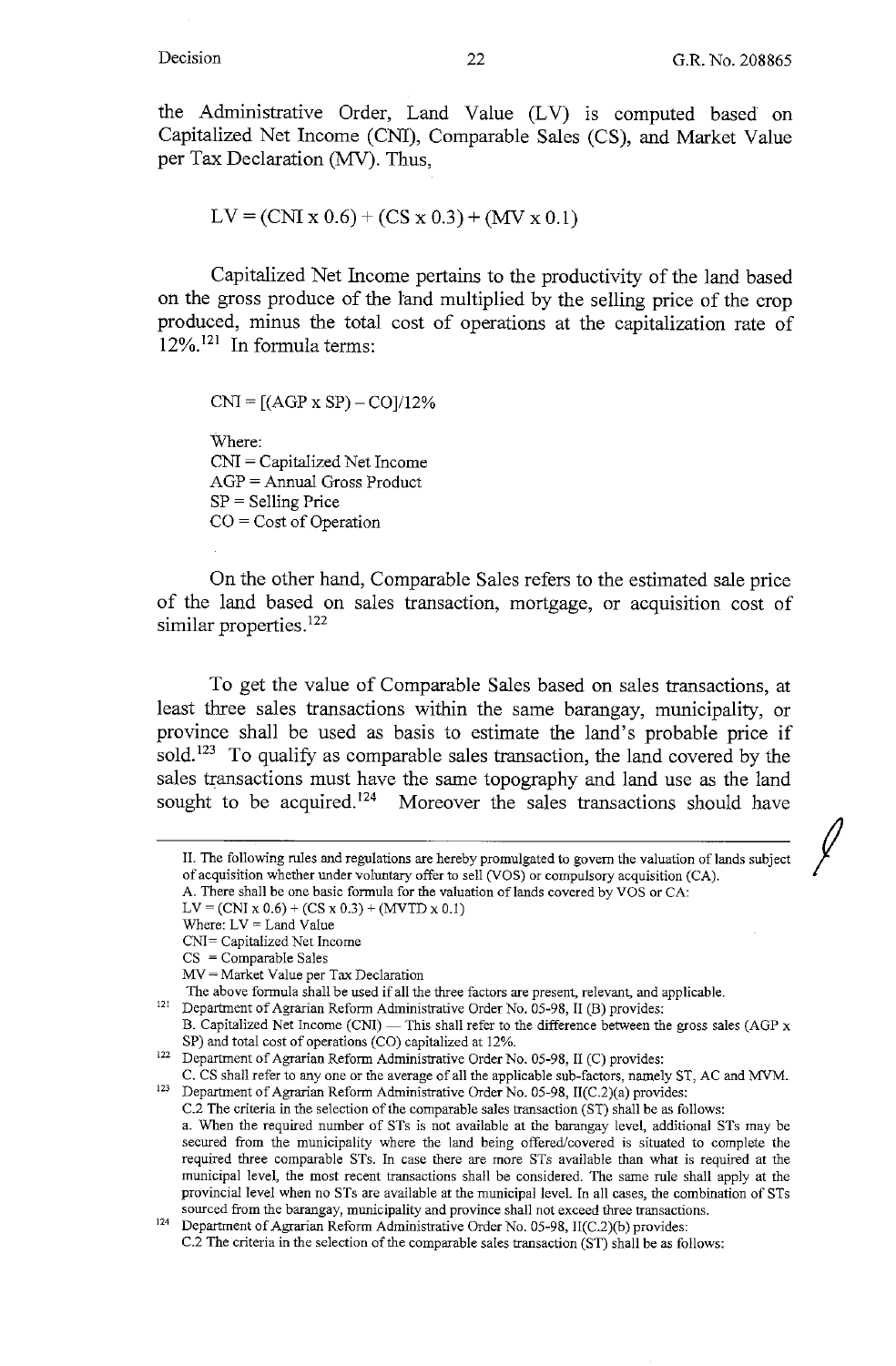transpired within the period January 1, 1985 to June 15, 1988, and registered until September 13, 1988.<sup>125</sup>

Here, petitioner assails the valuation of the Special Agrarian Court arguing that it used sales transactions beyond the period prescribed under the DAR Administrative Order No. 05-98.<sup>126</sup> Moreover, it contends that the trial court used other factors not included in the Administrative Order such as the land's strategic location.<sup>127</sup>

Petitioner is mistaken.

To reiterate, the final determination of just compensation lies with the Special Agrarian Court. It is not merely tasked to verify the correctness of the computation of the Department of Agrarian Reform, but it is given the jurisdiction to make its own, independent evaluation. It is not bound to strictly adhere to the formula and parameters under the Department of Agrarian Reform Administrative Order No. 05-98.

Here, a strict adherence to the formula and limits provided under the Administrative Order may not be appropriate to arrive at a full, real, and just price for the acquisition of the land.

First, the Administrative Order mandates that only sales transactions within January 1, 1985 to June 15, 1988 may be used, but in this case there were more recent available data which were considered by the agrarian court. Petitioner used sales transactions in 1987 and 1988, while the agrarian court used transactions executed in 1997-prices which were more accurate and comparable to the value of the land in 1998.

Further, as the appellate court pointed out, the sales transactions are based on lands adjacent to the subject property and when the sales transactions occurred, the lands were still agricultural in nature. Sales transactions based on these adjacent lands are more comparable to the subject property than the transactions used by petitioner which were based on lands from neighboring towns.

*I* 

<sup>126</sup>*Rollo,* **p. 342.** 

b. The land subject of acquisition as well as those subject of comparable sales transactions should be similar in topography, land use, i.e., planted to the same crop. Furthermore, in case of permanent crops, the subject properties should be more or less comparable in tenns of their stages of productivity and plant density.<br>
<sup>125</sup> Department of Agrarian Reform Administrative Order No. 05-98, II(C.2)(c) provides:

C.2 The criteria in the selection of the comparable sales transaction (ST) shall be as follows:

c. The comparable sales transactions should have been executed within the period January I, 1985 to June 15, 1988, and registered within the period January I, 1985, to September 13, 1988.

<sup>127</sup>**Id. at 33-35.**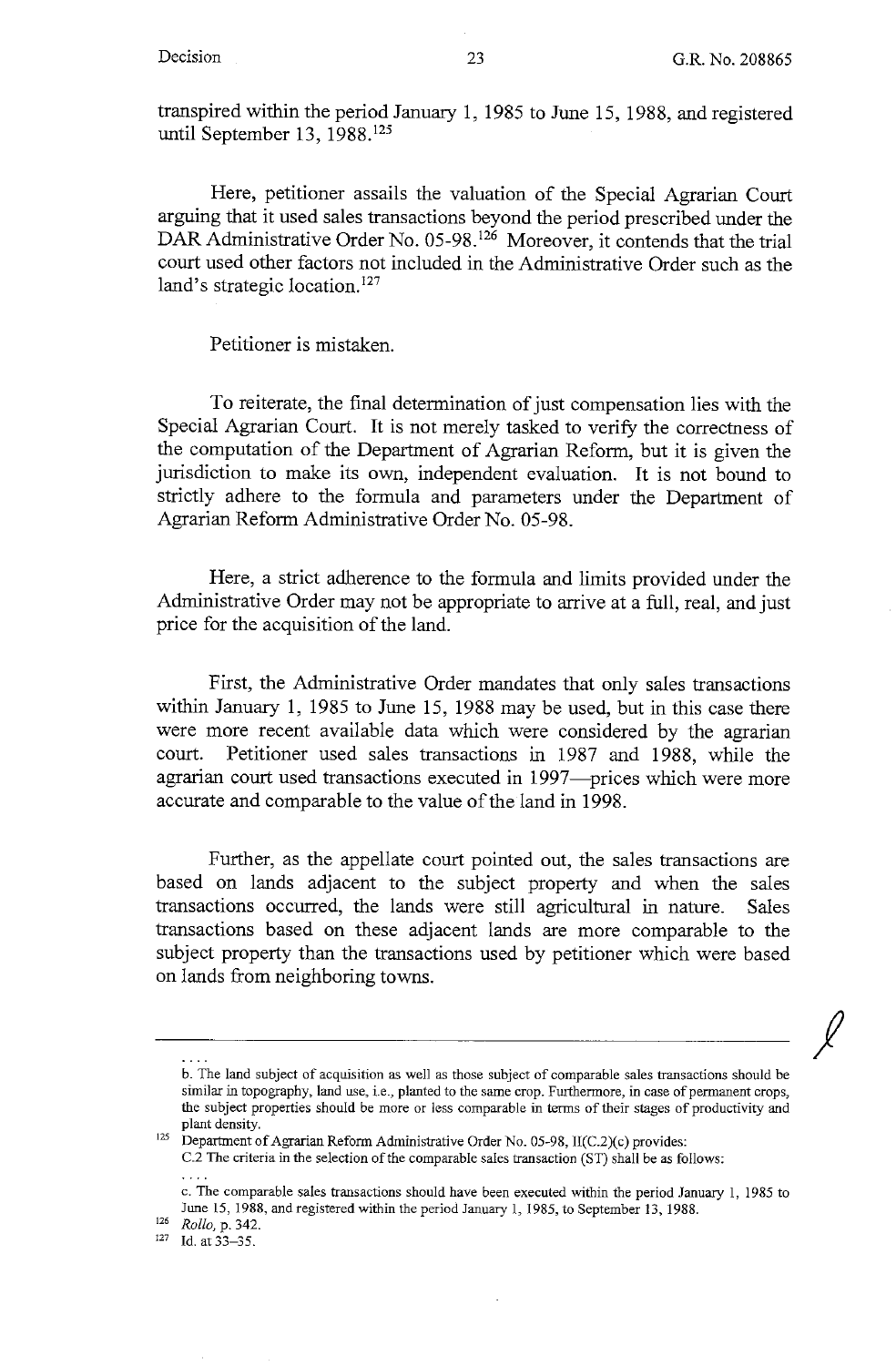It is only rational to take into account more current prices in the computation of the comparable sales. The gap of 10 years is not inconsequential when it comes to land appraisal. It may mean a hefty price difference especially that land is a property that generally appreciates over time. Strict compliance with the period laid down in the Department of Agrarian Reform Administrative Order would have resulted to an inaccurate valuation.

Second, the strategic location of the rice land was not taken into account when the agrarian court computed the value of the rice land. The prices of the surrounding residential area and the appraisal due to the adjacent beach and highway were not included in the computation. From the data used by the Department of Agrarian Reform, the agrarian court only adjusted the factors Comparable Sales and Market Value per Tax Declaration.

After determining the new value, the trial court merely opined that the higher value is more reasonable considering its strategic location and its proximity to residential areas with high prices.

Thus, the Court of Appeals correctly affirmed the findings of the Special Agrarian Court. While there was a difference in the computation of the Court of Appeals, We agree that this slight deviation is too minor to overturn the decision of the trial court.

In essence, the Special Agrarian Court has determined the value of just compensation in a manner reasonable and appropriate for this particular case. The trial court has the constitutional duty to determine the value of just compensation. As an exercise of judicial function, it is free to make its independent resolution and it is not bound to strictly adhere to the parameters of the Department of Agrarian Reform.

**WHEREFORE,** the petition for review is **DENIED.** The Decision and Resolution of the Court of Appeals in CA-G.R. SP. UDK No. 0307 are **AFFIRMED.** 

**SO ORDERED.** 

MARVIC M.V.F. LEONEN

Associate Justice